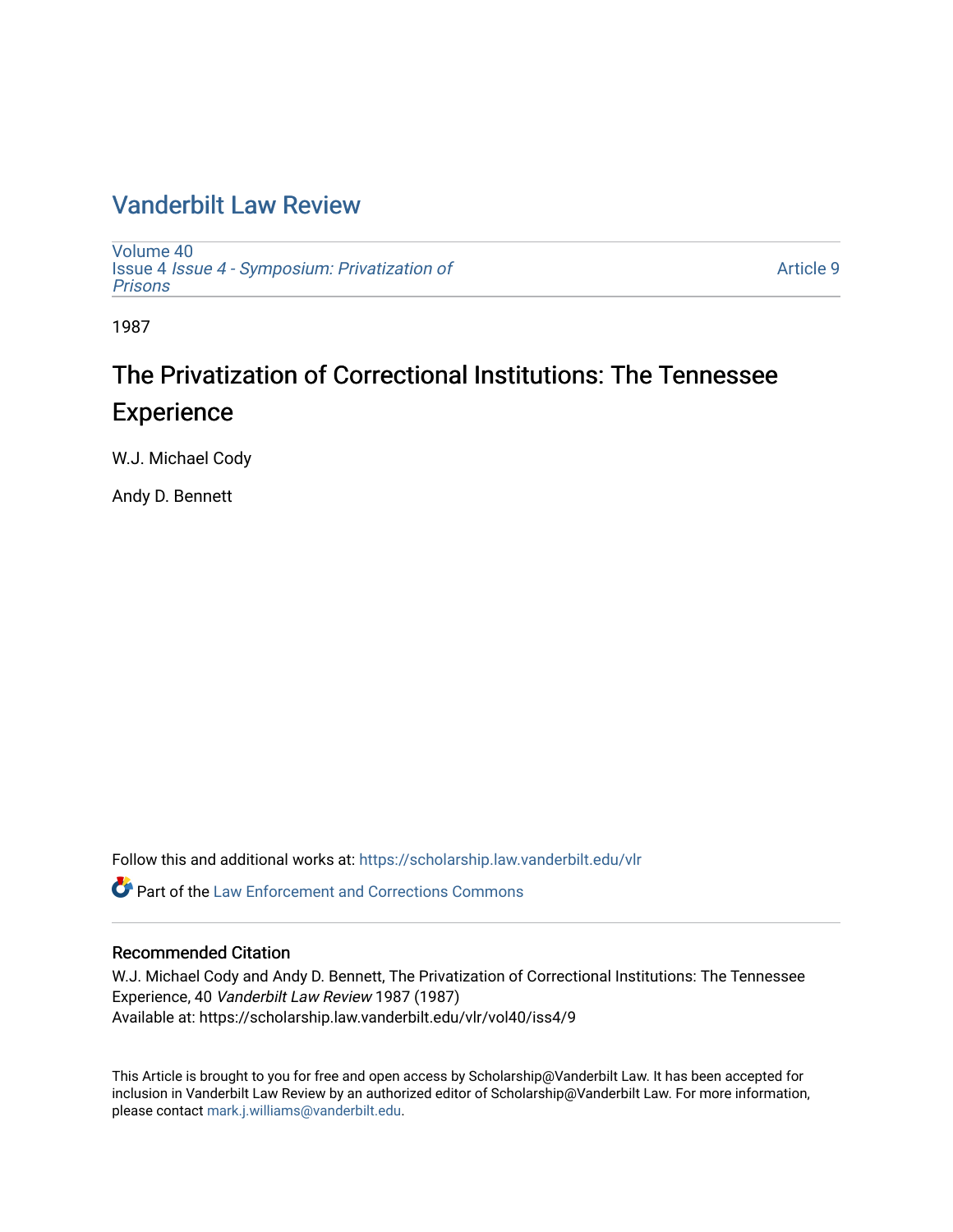# **The Privatization of Correctional Institutions: The Tennessee Experience**

*W.J. Michael Cody Andy D. Bennett\**

Recently, the privatization of correctional institutions has been a topic of intense interest both in Tennessee and other parts of the Nation. In the hope that we might learn from the past, we undertook to examine Tennessee's convict leasing practices of the nineteenth century. This Article summarizes that research and provides a narrative and analysis of the recent events regarding privatization of correctional institutions in Tennessee.

In **1829** the Tennessee General Assembly, in accordance with a national reform movement, abolished traditional methods for the punishment of crimes. Imprisonment replaced whipping, branding, and stocks.' **A** law mandating the erection of Tennessee's first penitentiary implemented this new **policy. <sup>2</sup>**The officials who were to administer this prison also were authorized to provide work for each prisoner "best adapted to his or her age, sex and state of health, having due regard to that employment which is most profitable."'3 Thus Tennessee went on record as favoring humanitarian reform, but it was reform for which the beneficiaries would pay: profits from the convicts' labor were to defray the costs of prisoner confinement.

In 1831 a 200-cell brick and frame prison opened in Nashville, approximately one mile from the public square.4 Within two years

**<sup>\*</sup> W.J.** Michael Cody is the Attorney General and Reporter for the State of Tennessee. Andy **D.** Bennett is the Deputy Attorney General for the Legislative Affairs and Reporter Division of the Attorney General's office. The authors wish to express their gratitude to Robert **A.** Grunow, former Associate Chief Deputy Attorney General, for his significant contribution to this Article.

**<sup>1. 1829</sup>** Tenn. Pub. Acts ch. XXIII, § **1.**

<sup>2.</sup> *Id.* at ch. V.

*<sup>3.</sup> Id.* at ch. XXXVIII, § **25,** Rule **15.**

<sup>4.</sup> Crowe, *The Origin and Development of Tennessee's Prison Problem, 1831-1871,* **15 TENN. HIST. Q. 111-14 (1956).**

<sup>829</sup>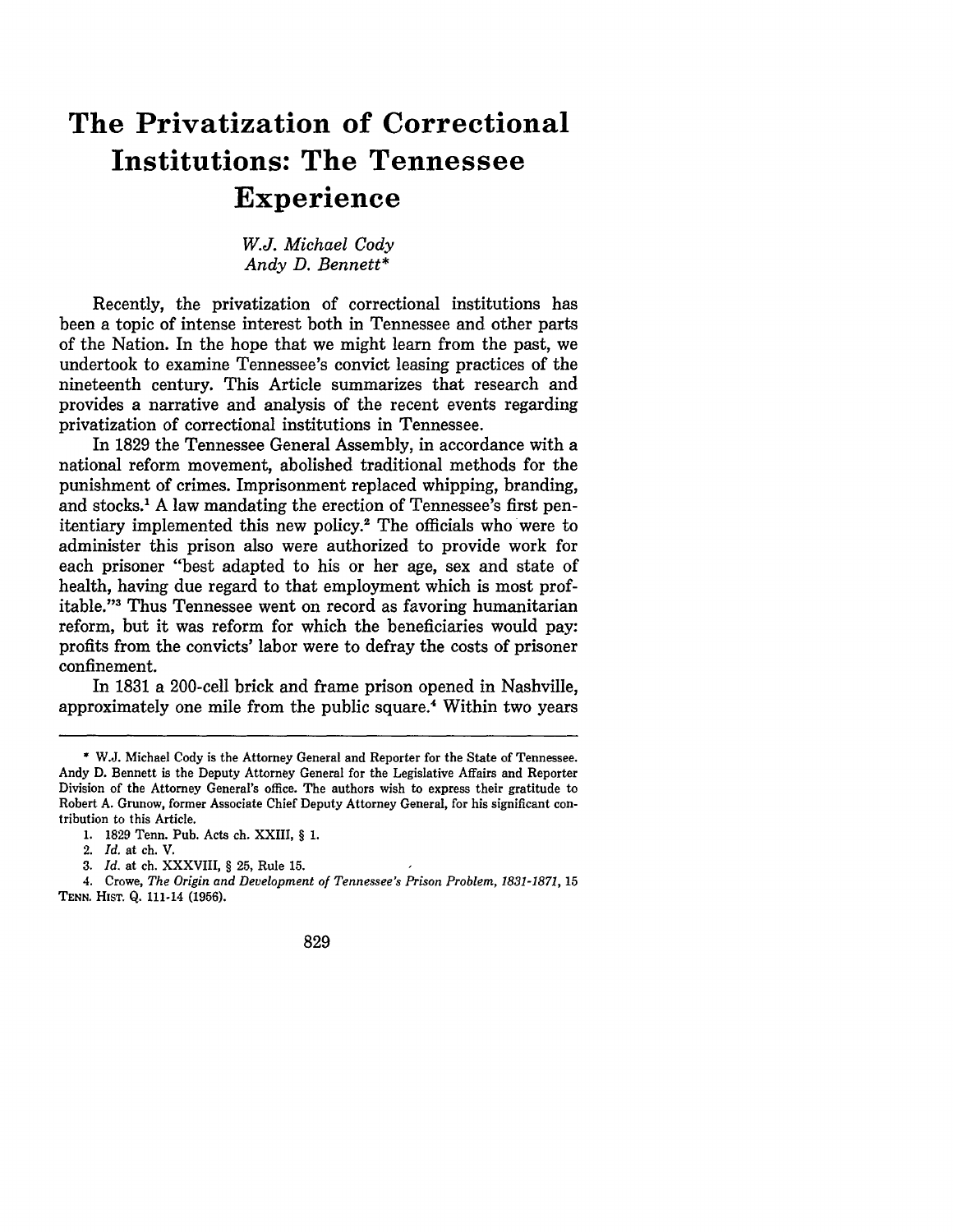of its opening, officials established a small manufacturing plant at the prison.<sup>5</sup> Through the end of the decade, prisoners engaged in a variety of industries, including coopering, blacksmithing, and making harnesses, wagons, and shoes.<sup>6</sup> Later, convicts quarried and cut stone for use in the State capitol building.

During the first twenty years of its existence, prison officials praised the penitentiary as a profitmaking institution.<sup>7</sup> Free mechanics and tradesmen, however, criticized the use of prison labor as competing with free labor and degrading their respective trades. By 1853 the Governor of Tennessee agreed. In his annual legislative message of December 19, 1853, Governor Andrew Johnson strongly condemned the prison as operating a *"State Mechanic Institute*" in competition with free laborers.<sup>8</sup>

Tennessee legislators soon began seeking alternatives to the penitentiary. Representative Morris of Wayne County introduced a bill "To farm out the Penitentiary." Representative Hebb of Lincoln County moved to amend Morris' bill to include "giving the person the power who leased the penitentiary to learn the convicts various trades, etc."<sup>9</sup> The general assembly quickly reconsidered and tabled this amendment.<sup>10</sup> The bill was postponed indefinitely on second reading." Representative Wood's bill "To lease out, regulate and change the present system of penitentiary labor," met a similar fate, despite the apparent support from a minority report of the House Penitentiary Committee.<sup>12</sup> The senate defeated a final bill, "To provide for building a public jail and Penitentiary," introduced by Senator Farquharson of Franklin and Lincoln Counties.<sup>13</sup>

The first gubernatorial endorsement of convict leasing in Tennessee probably was made by Governor Isham G. Harris in his legislative message of October 4, 1859. Governor Harris stated that in light of government's poor record of financial management, "I do not doubt that the best interests of the State would be promoted

7. *Id.* at 114.

<sup>5.</sup> *Id.*

*<sup>6.</sup> Id.* at n.14, *citing* White, *Early Experiments with Prison Labor in Tennessee,* 12 E. TENN. HIsT. Soc'ys PUBLICATIONS 49 (1940).

**<sup>8.</sup>** 4 MESSAGES OF THE GOVERNORS OF TENNESSEE 552 (R. White ed. 1957) [hereinafter MESSAGES] (emphasis in original).

<sup>9. 1853</sup> TENNESSEE HOUSE JOURNAL at 698 [hereinafter TENN. H. J.].

<sup>10.</sup> *Id.* at 698.

<sup>11.</sup> *Id.* at 913.

<sup>12.</sup> *Id.* at 741, 923.

**<sup>13.</sup>** 1853 TENNESSEE **SENATE** JOURNAL at 604 [hereinafter TENN. **S. J.].**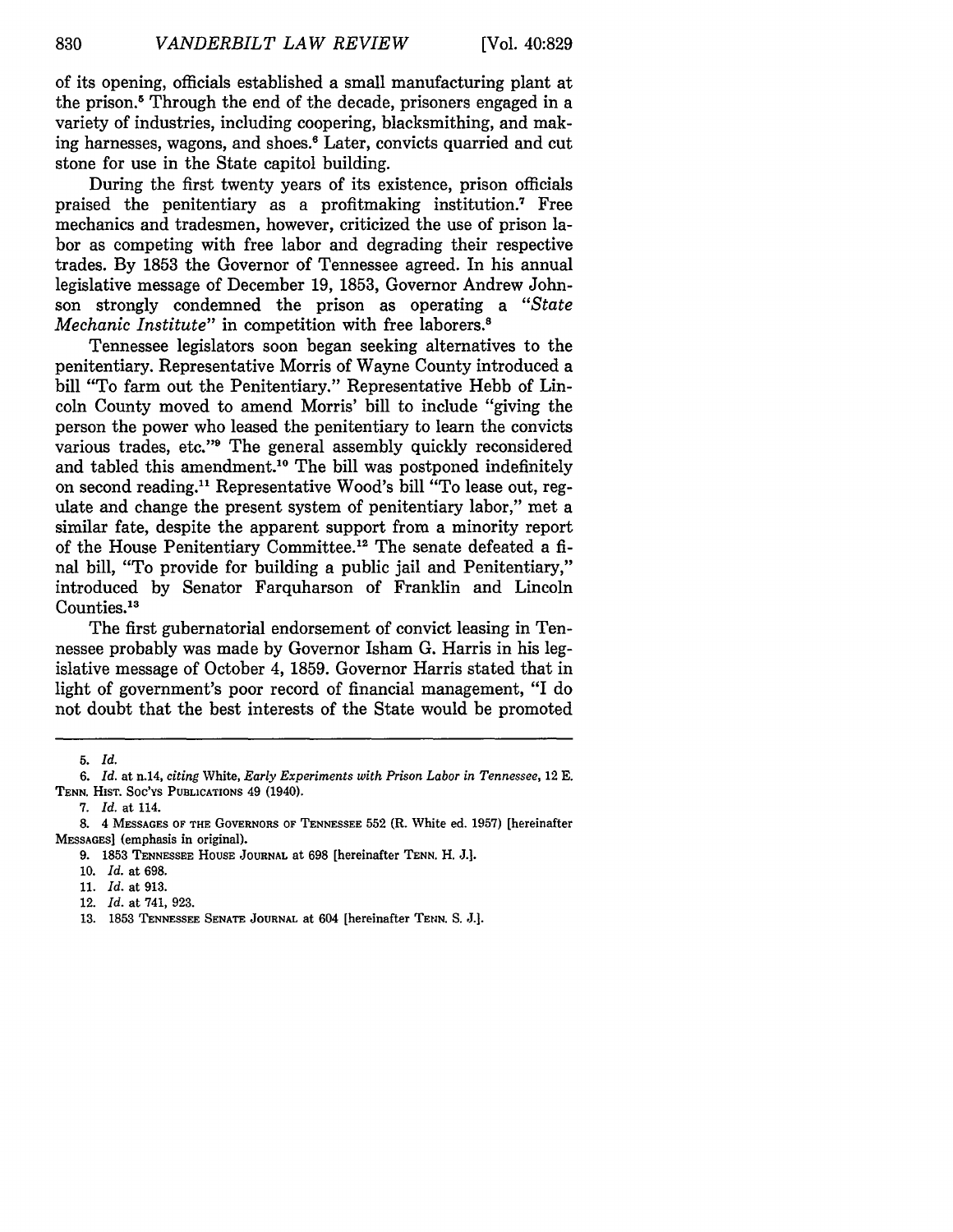by leasing out the entire labor of the prison annually."<sup>14</sup> His reasoning in support of convict leasing is somewhat suspect, however, in view of penitentiary officials' claims that the prison actually was showing a profit.<sup>15</sup>

Soon after Governor Harris' message, state legislators introduced two bills designed to lease out convict labor. Representative Hebb of Lincoln County introduced House Bill No. 53, which subsequently was withdrawn.<sup>16</sup> Senator Stovall of Henry, Weakley, and Obion Counties introduced legislation in the senate entitled "A bill to lease out the Penitentiary."<sup>17</sup> The bill authorized and directed the Governor to lease the penitentiary for four years, after posting notice and taking an inventory. Three inspectors and a keeper were to be appointed by the Governor to insure that the convicts were treated humanely, kindly, and properly and to make periodic reports to the Governor.<sup>18</sup> The senate rejected the bill on the third reading,<sup>19</sup> and later refused to reconsider its action.<sup>20</sup>

The Civil War left the penitentiary "barren of resources, and with an indebtedness, large in aggregate, uncertain in amount, and held by many known, as well as unknown creditors."<sup>21</sup> Used as a military prison during part of the war, the prison was in poor physical condition.22 Moreover, Union military authorities had utilized the labor of the State's prisoners, which denied profits to the State.<sup>23</sup> Perhaps the greatest damage to the prison's financial condition resulted from the war-time and postwar inability to acquire supplies.<sup>24</sup> All of these problems were exacerbated by a rapid increase in the prison population.25

The postwar economic situation forced Tennessee to seek new methods of controlling its debt. Leasing the labor of convicts to private parties was an attractive solution to the prison problem because it clearly was less expensive than refurbishing the old prison

- 16. 1859-60 **TENN.** H. J., *supra* note 9, at 34, 643.
- 17. 1859-60 **TENN.** S. J., *supra* note 13, at 198.
- 18. This senate bill is reprinted in 5 **MESSAGES,** *supra* note 8, at 153-55 (1959).
- 19. 1859-60 **TENN.** S. J., *supra* note 13, at 505 (rejecting bill by 9-12 vote).
- 20. *Id.* at 666.
- 21. *Report of the Directors of the Tennessee Penitentiary,* 1866-67 **TENN.** H. J., *supra* note 9, app. at 93 [hereinafter *Report of the Directors].*
	- 22. R. **CORLEW, TENNESSEE,** A **SHORT** HISTORY (2d ed. 1981).
	- 23. Crowe, *supra* note 4, at 122.
	- 24. *Id.*
	-
	- 25. R. **CORLEW,** *supra* note 22, at **387.**

<sup>14. 5</sup> **MESSAGES,** *supra* note 8, at 122 (1959).

<sup>15.</sup> *Id.* at 153. According to two prison inspectors the prison "showed a profit to the State of over fifty thousand dollars." *Id.*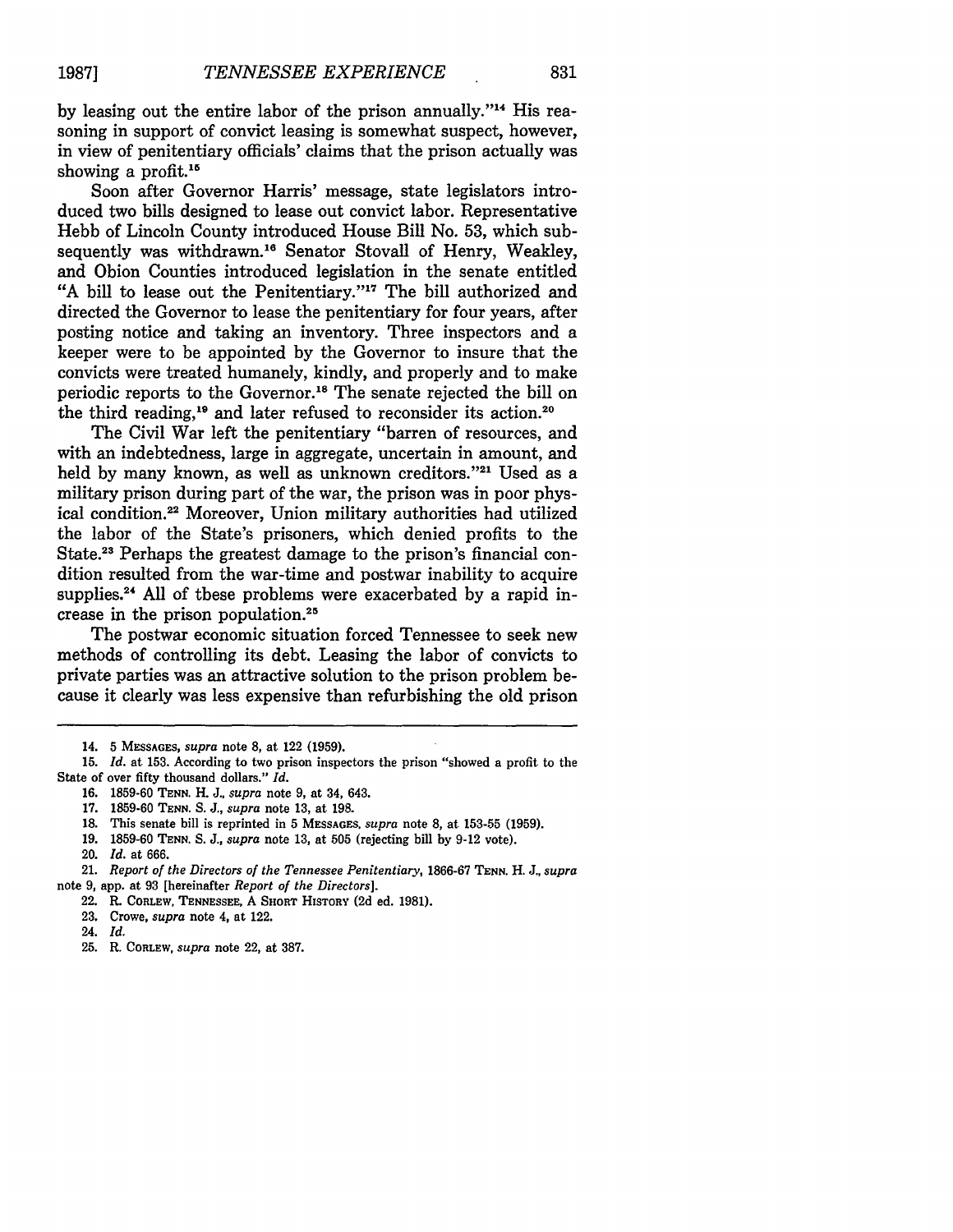or building additional facilities.<sup>26</sup> It even offered the tantalizing possibility of a profit. Consequently, on May 12, **1866,** the general assembly enacted Chapter **34,27** which authorized the directors of the penitentiary to lease out the labor of convicts for a four-year term to the highest and best bidder. The directors, however, retained the authority to make rules to govern the prison so as "to promote the health, comfort, order and discipline of the convicts, and the proper deportment of the lessee, officers, keepers and guards of the prison."28

Six parties responded to advertisements for bids. The lease was awarded to Hyatt, Briggs, and Moore, a Nashville furniture manufacturer, for forty-three cents per day.<sup>29</sup> This price was higher than that of any other state of which the directors were aware.<sup>30</sup> The directors clearly were enthusiastic about this undertaking31 and had a definite concept of their responsibilities.32 The lease was signed July 16, 1866.

Within a year of the lease's signing however, the promise of profits had vanished and the lease was mired in litigation. On June 22, 1867, a fire gutted one of the prison workshops, destroying much of the lessees' machinery, stock, and material.<sup>33</sup> Although the lessees previously had made prompt payments, after the fire the lessees discontinued payments and claimed damages. The legislature disagreed with the lessees' claim and ordered that a suit be filed.<sup>34</sup>

On January 8, 1869, the lessees submitted a written proposition to surrender the lease and to request an independent appraisal. 5 On February 15, 1869, the legislature passed a resolution authorizing the suspension of the lawsuit pending arbitration.<sup>36</sup> Four days later the general assembly passed an act accepting the

**28.** *Id.* § **15.**

31. "The experience and practice, of all our older states, approve the system of leasing out convict labor to responsible parties, as superior to that of self-supervisive." *Id.* at 94.

**32.** "It shall be our duty, to see that the least possible expense is incurred to the State for the management of the convicts, now under our control." *Id.* at 96.

33. Tennessee v. Ward & Briggs, 56 Tenn. 100, 102 (1871).

35. *Id.; see* 1868-69 Tenn. Pub. Acts ch. L.

36. *See Ward & Briggs,* 56 Tenn. at 103; **TENN.** H.R. J. RES. LXXX, 35th Gen. Assembly, 2d Sess., *reprinted in* 1868-69 Tenn. Pub. Acts (first sess.) no. LXXX.

<sup>26.</sup> *Id.* at 125.

<sup>27. 1865-66</sup> Tenn. Pub. Acts ch. XXXIV, § 1.

<sup>29.</sup> *Report of the Directors, supra* note 21, at 94.

<sup>30.</sup> *Id.* at 95.

<sup>34.</sup> *Id.* at 103.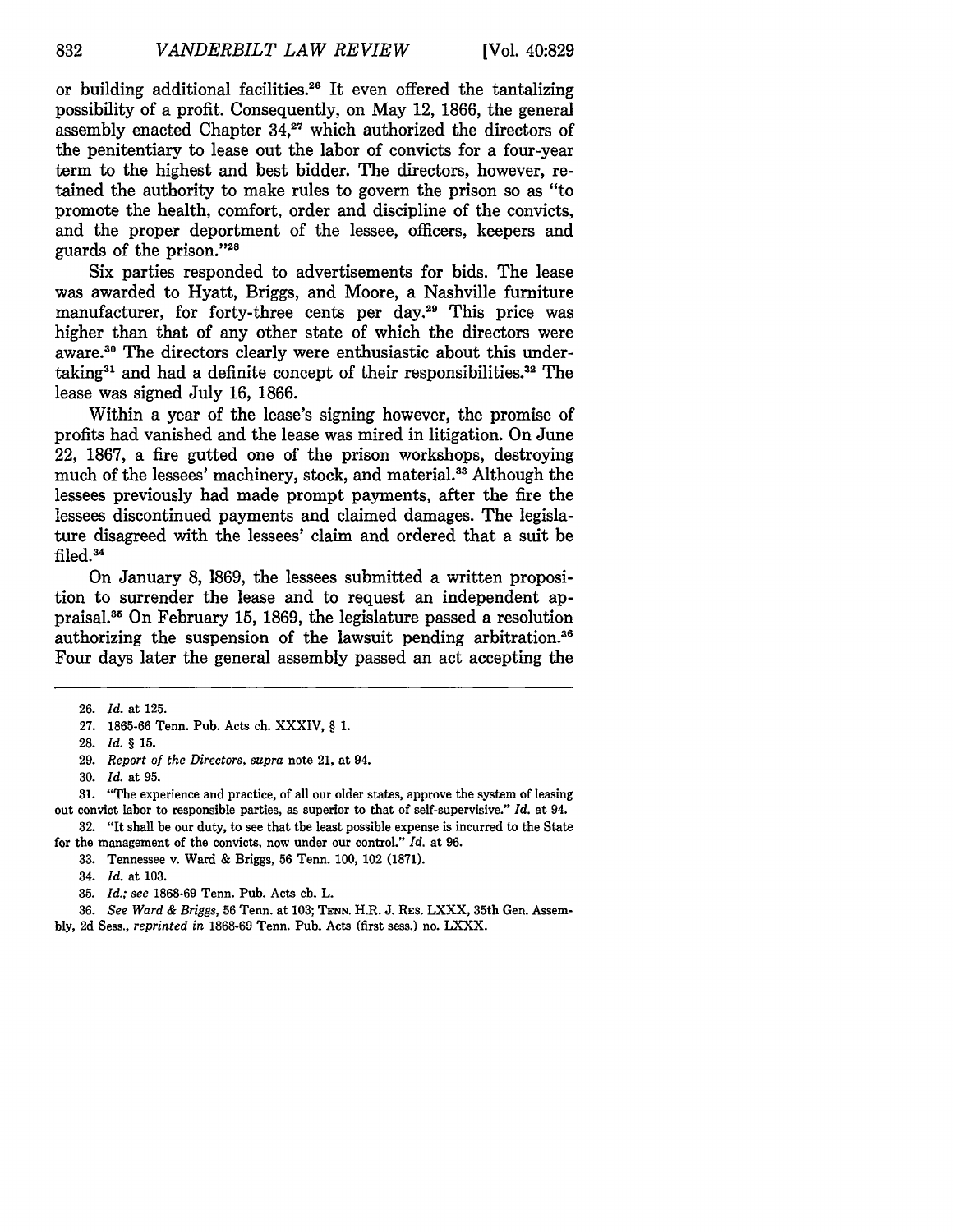**1987]**

lessees' proposition.<sup>37</sup> The arbitrators disagreed, and the umpire they selected ruled for the lessees.<sup>38</sup> The lessees then sought a warrant from the comptroller, who declined to issue one.<sup>39</sup> Consequently, the lessees filed a mandamus action to compel issuance of the warrant.40 The State and comptroller sought to enjoin the mandamus action and asked that the appraisals and the State's acceptance of the lessees' proposal be set aside for fraud.41 The State also asked that the award be amended or set aside because of mistake of law and other reasons.<sup>42</sup>

Governor Senter voiced concern in his legislative message of October 12, **1869,** that the suspension of the inmates' work during litigation with the lessees would increase the financial burden of the penitentiary on the State.'3 The general assembly apparently shared the Governor's concern. On December **18, 1869,** the legislature passed an act to pay the lessees over **132,000** dollars for their property and improvements pursuant to the February **19, 1869** act, provided that the lessees surrendered possession of the prison and other leased property without prejudice to the pending suits.<sup>44</sup> The lessees agreed.<sup>45</sup> On the same day the general assembly passed a resolution which provided that the prison could not be leased unless the lease was submitted to and approved **by** the general assembly.<sup>46</sup>

The Tennessee Supreme Court ruled that the appraiser's valuation was fair.'7 The court's other rulings, however, were in the State's favor.<sup>48</sup> The court held that the penitentiary's directors had no authority to insert a provision in the lease requiring the State to furnish a guard for each workshop.<sup>49</sup> Additionally, the court held that the lessees were not entitled to damages incurred when the Governor pardoned **350** convicts-approximately three-fourths of the laborers-within a period of a few weeks, reasoning that the

40. *Id.* at 107.

42. *Id.*

- 44. *Ward & Briggs,* 56 Tenn. at 107; 1869-70 Tenn. Pub. Acts ch. XL.
- 45. *Ward & Briggs,* **56** Tenn. at 108.

46. *Id.;* H.R. J. RES. XLVII, 36th Gen. Assembly, 1st Sess., *reprinted in* 1869-70 Tenn.

- 47. *Ward & Briggs,* **56** Tenn. at 108.
- 48. *Id.* at 118-36.
- 49. *Id.* at 118, 121-28.

**<sup>37. 1868-69</sup>** Tenn. Pub. Acts (first sess.) ch. L.

**<sup>38.</sup>** *Ward & Briggs,* **56** Tenn. at **105.**

<sup>39.</sup> *Id.* at 106-07.

<sup>41.</sup> *Id.*

<sup>43. 6</sup> **MESSAGES,** *supra* note **8,** at 44 **(1963).**

Pub. Acts (first sess.) no. XLVII.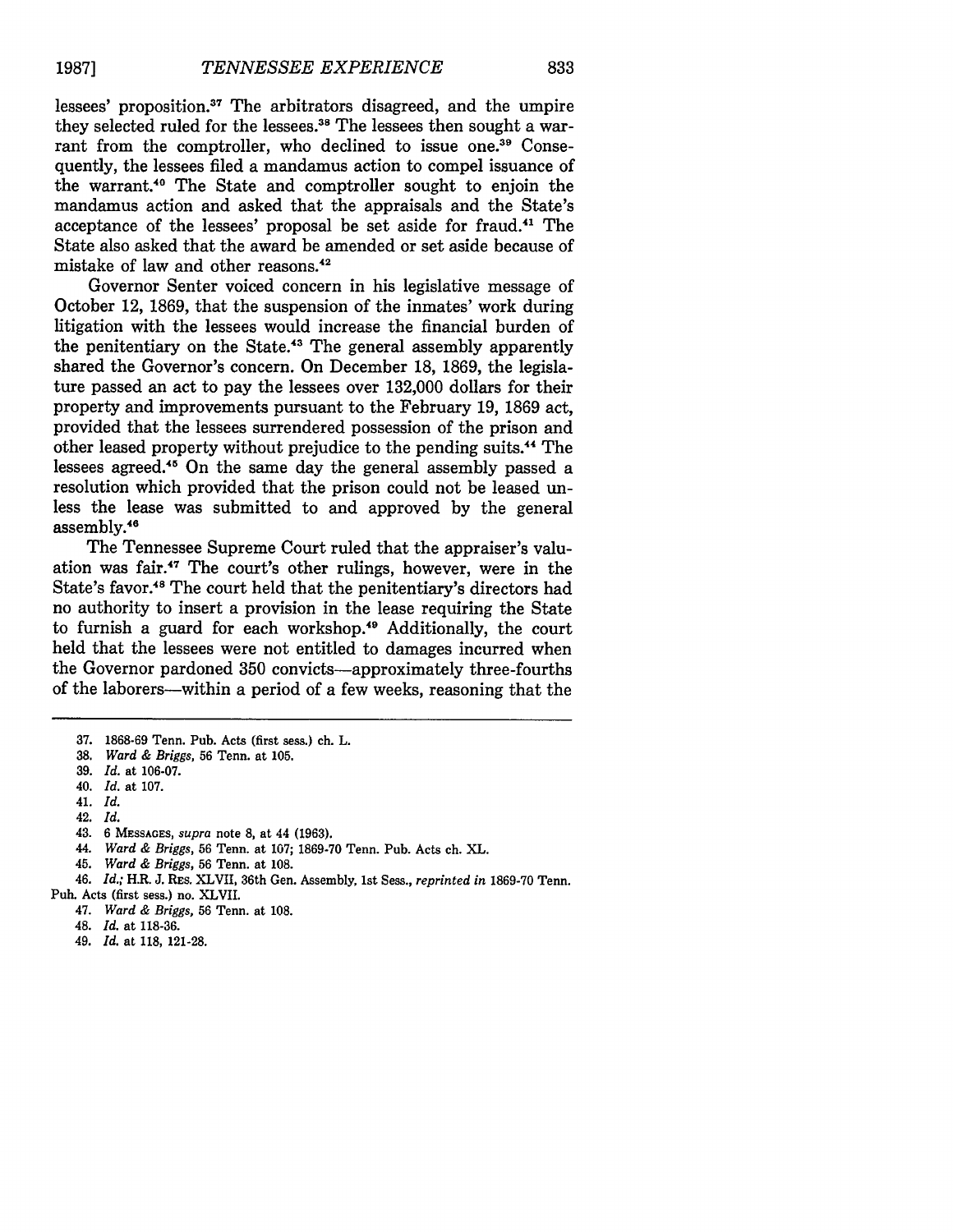lessees voluntarily assumed this risk.<sup>50</sup> Finally, the court held that the stone quarry was not part of the leased property and that the State was entitled to payment for stone taken from the quarry by the lessees and for any unnecessary damages.<sup>51</sup>

The legislature enacted a new law providing for the management of the penitentiary on February 5, 1870.<sup>52</sup> The act expressly repealed the prior Act of May 12, 1866,<sup>53</sup> and authorized the three new inspectors to put convicts to work on the capitol grounds whenever there were more convicts than could be worked profitably inside the prison."' No convict, however, was to be worked outside the prison walls without the prisoner's written consent.<sup>55</sup> If a surplus still existed, those convicts could be leased to private individuals or corporations for work either inside or outside the prison.56 Apparently in response to the prior litigation, the law. expressly provided that the lease was subject to the Governor's pardoning power and the State had the right to manage the convicts during the course of any pending litigation between the State and the lessee.<sup>57</sup>

At first glance, the law of February 5, 1870, appears to be a cautious response by a general assembly wary of being burned again. Financial pressures, however, were the overriding concern of the act. Section 9 of the act gave the prison inspectors authority to lease out the convicts if the penitentiary became a financial burden on the State.<sup>58</sup> Moreover, under section 11 of the act, the general assembly did not care whether the leases were made publicly or privately.59 The general assembly's only concerns were the security of the convicts and the achievement of financial self-sufficiency.

On May 5, 1870, a new state constitution went into effect.<sup>60</sup> Article I, section 32, addressed prisons specifically: "[T]he erection of safe and comfortable prisons, the inspection of prisons, and the humane treatment of prisoners, shall be provided for."<sup>61</sup> This sec-

<sup>50.</sup> *Id.* at 118-21.

<sup>51.</sup> *Id.* at 135-36.

<sup>52. 1869-70</sup> Tenn. Pub. Acts (first sess.) ch. LIX.

**<sup>53.</sup>** *Id.* 54. *Id.*

<sup>55.</sup> *Id.* at 76. This provision was deleted four months later. *See* 1869-70 Tenn. Pub. Acts (first sess.) ch. LIX, § 6.

<sup>56.</sup> *Id.*

**<sup>57.</sup>** *Id. §9.*

<sup>58.</sup> *Id.*

<sup>59.</sup> *Id. §* **11.**

<sup>60.</sup> *See* Bilbrey v. Poston, 63 Tenn. 232 (1874).

<sup>61.</sup> **TENN.** CONST. art. I, § 32 (1870).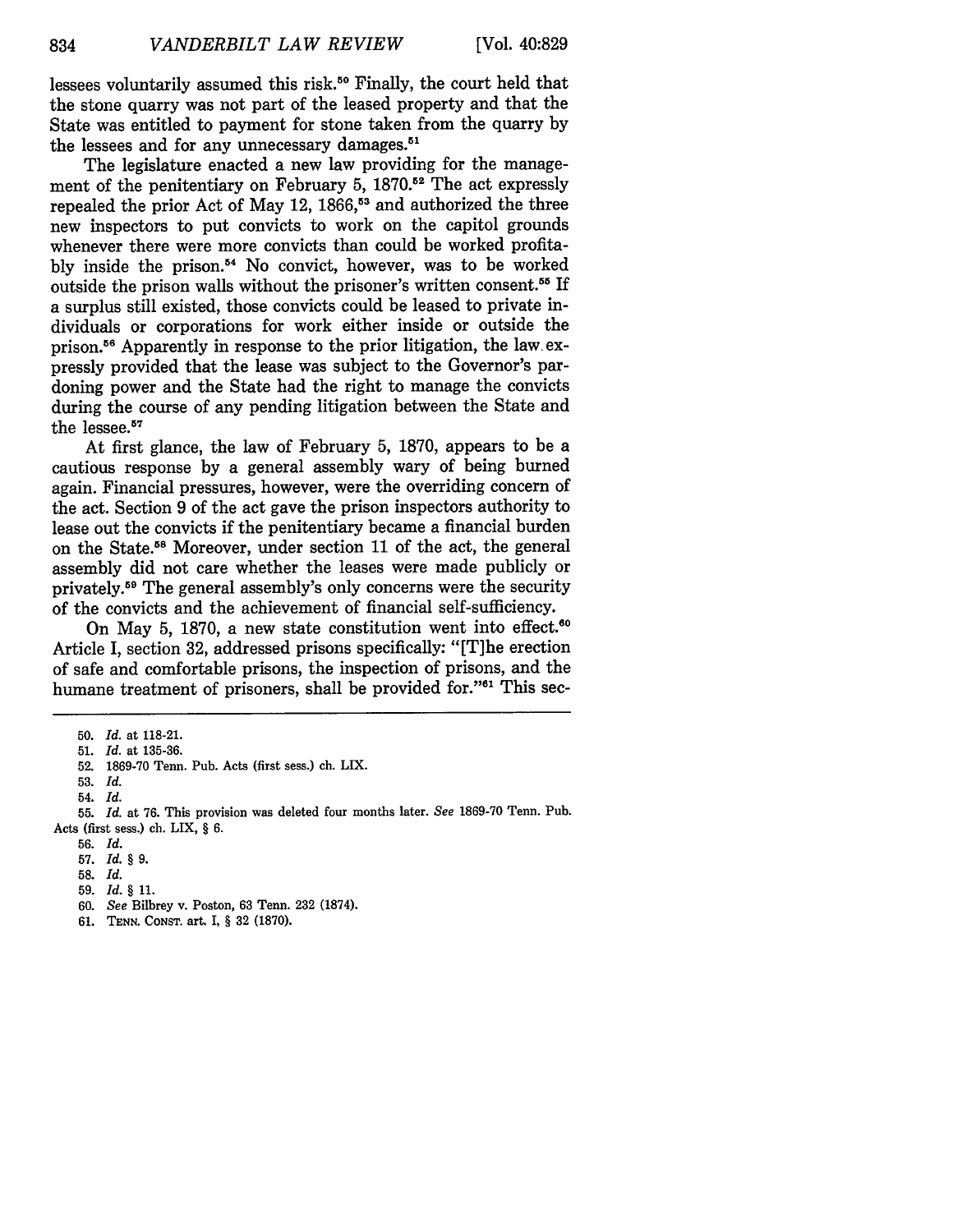tion was added to the Tennessee Constitution by the State Constitutional Convention of 1870, perhaps in response to the exper- iences of some of the State's leading citizens incarcerated by Union authorities during the Civil War.<sup>62</sup> Article I, section 32, did not address convict leasing expressly and did not appear to prohibit the practice. All laws not inconsistent with the new constitution were to continue in force until they expired, were altered, or were repealed.<sup>63</sup>

The act of February 1870 permitted authorities to work convicts anywhere in the State. Convicts were leased primarily to the railroads.<sup>64</sup> These leases were plagued with problems, including accidents, escapes, deaths, competition with free labor, administrative and supervisory difficulties, and the purely temporary nature of the railroad employment.<sup>65</sup> The mining industry seemed a more attractive area for convict leasing. In the first place, branch prisons could provide security. Second, because a labor shortage existed in this area, administrators foresaw steady employment and few conflicts with free laborers.<sup>66</sup> Thus, in early 1871 the legislature passed an act authorizing branch prisons to be established at Tracy City and Battle Creek Mines.<sup>67</sup>

In December 1871 the general assembly ratified a five-year lease of convict labor to Thomas O'Conner and Robert Looney at 30,000 dollars per year. The lessees were members of Cherry, O'Conner, and Company, manufacturers of agricultural implements.<sup>68</sup> Almost half the leased convicts manufactured wagons inside the prison.<sup>69</sup> The remainder of the convicts worked in mines, on farms or railroads, or were subleased.<sup>70</sup> Over a year later, Governor John C. Brown reported to the general assembly that the lessees were meeting their financial obligations promptly, had diversified the convicts' labor, and had reduced mechanical products by fifty percent, thus lessening competition with free men.71 Accord-

67. 1871 Tenn. Pub. Acts ch. CXXIII.

- **70.** Crowe, *supra* note 4, at 134.
- **71. 6 MESSAGES,** *supra* note **8,** at 303-04 **(1963).**

<sup>62.</sup> Laska, *A Legal and Constitutional History of Tennessee, 1772-1972,* 6 MEM. **ST.** U.L. REV. 563 (1976).

<sup>63.</sup> **TENN.** CONST. art. XI, § 1 (1870).

<sup>64.</sup> Crowe, *supra* note 4, at 131.

<sup>65.</sup> *Id.*

<sup>66.</sup> *Id.* at 131-32.

<sup>68.</sup> S. J. Res. LXXXI, 37th Gen. Assembly, 1st Sess., *reprinted in* 1871 Tenn. Pub. Acts no. LXXXI.

<sup>69.</sup> *See generally* **J.** WOOLRIDGE, HISTORY **OF NASHVILLE, TENNESSEE** (1890).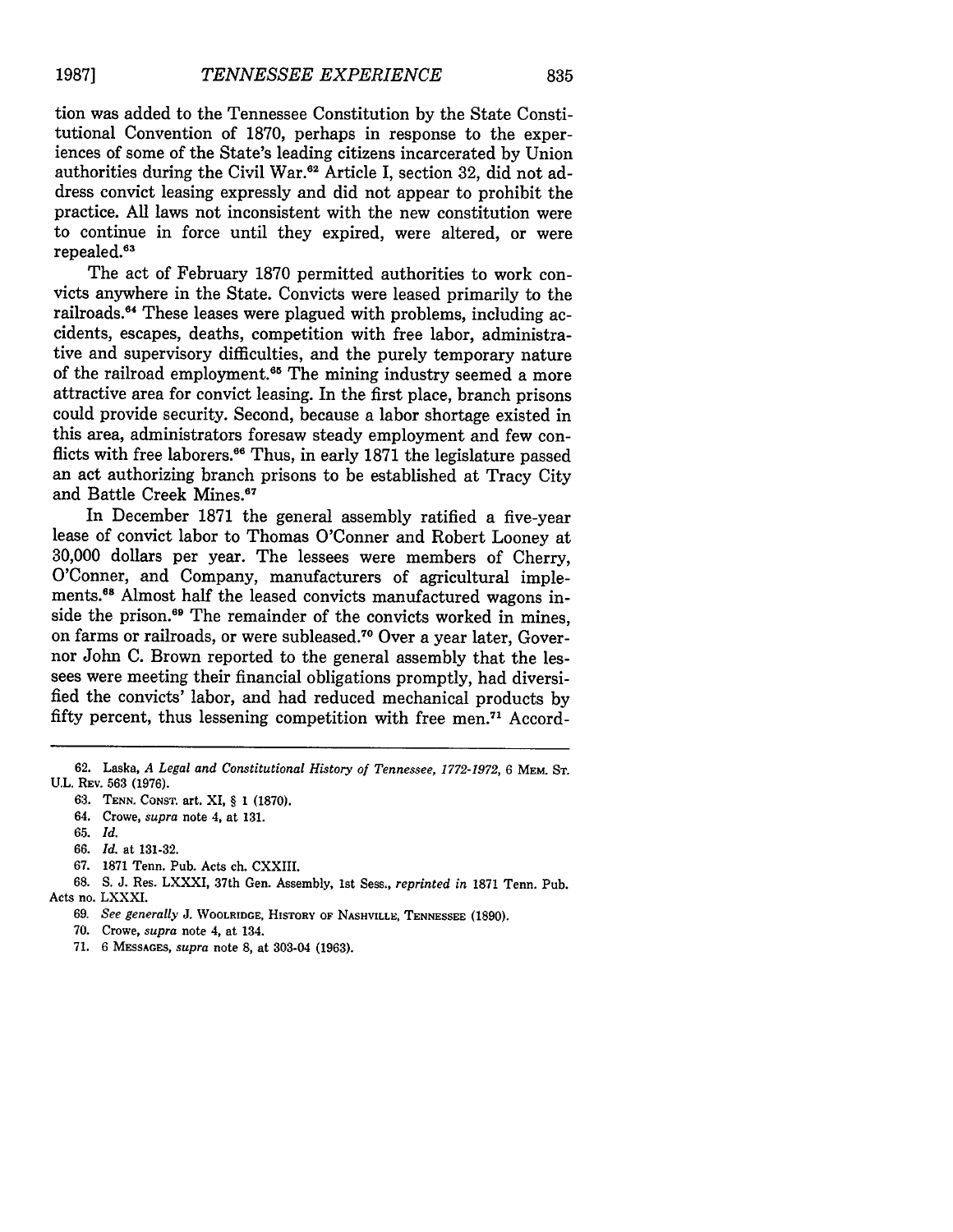ing to Governor Brown, Tennessee's prison system was more successful than that of Illinois, Pennsylvania, Arkansas, Mississippi, Missouri, or Virginia, because those states spent large amounts of money on their prisons.<sup>72</sup>

The Tennessee legislature passed a new convict lease act in **1875. 73** Apparently this act was not utilized or it created only short-term leases, because in 1877 another lease act was passed that permitted a six-year lease beginning August 1, 1877.<sup>74</sup> The second act required that the State receive at least 50,000 dollars a year from the lease after expenses.<sup>75</sup> A.M. Shook was awarded the lease for 70,500 dollars a year.76 In 1883 the legislature extended Shook's lease to January 1, 1884."

In March 1883 the general assembly also authorized a new sixyear lease to begin January 1, 1884.<sup>78</sup> Its provisions were similar to the 1877 lease, but it increased the minimum annual rent to 100,000 dollars.<sup>79</sup> The lease was awarded to Tennessee Coal, Iron, and Railroad Company for 101,000 dollars a year.<sup>80</sup> Forty percent of the leased inmates were subleased to Cherry, Morrow, and Company for work in the main prison.<sup>81</sup> Before the bids were opened, these two companies agreed that, if either won the bid, they would divide the inmate labor: sixty percent for Tennessee Coal, forty percent for Cherry.<sup>82</sup> Critics publicly raised charges of fraud and collusion.<sup>83</sup> No action was taken in response to the charges, however, and obligations under both the lease and sublease were fulfilled. According to Governor Bate's legislative message of January 12, 1885, Tennessee Coal used 772 prisoners in mines, and no free laborers had been denied work because of the convict labor.<sup>84</sup> The remaining prisoners were used by Cherry, Morrow, and Company manufacturing wagons, making furniture, working in the foundry,

- 73. 1875 Tenn. Pub. Acts 114 ch. LXXXII.
- 74. 1877 Tenn. Pub. Acts 114 ch. CLXX, § 2.
- 75. *Id.* ("But no lease shall be made in which the hire and rental secured shall be less than the sum of  $$50,000$  clear of all expenses.  $\ldots$ .").
	- 76. 6 **MESSAGES,** *supra* note **8,** at 548 (1963).
	- 77. 1883 Tenn. Pub. Acts ch. LII.
	- 78. *Id.* at ch. CLXXI, § 2.
	- 79. *Id.*
	- 80. 7 **MESSAGES,** *supra* note 8, at 154 (1967).
	- **81.** *Id.*
	- 82. *Id.*
	- 83. *Id.*
	- 84. *Id.* at 118-19.

836

<sup>72.</sup> *See id.* at 304.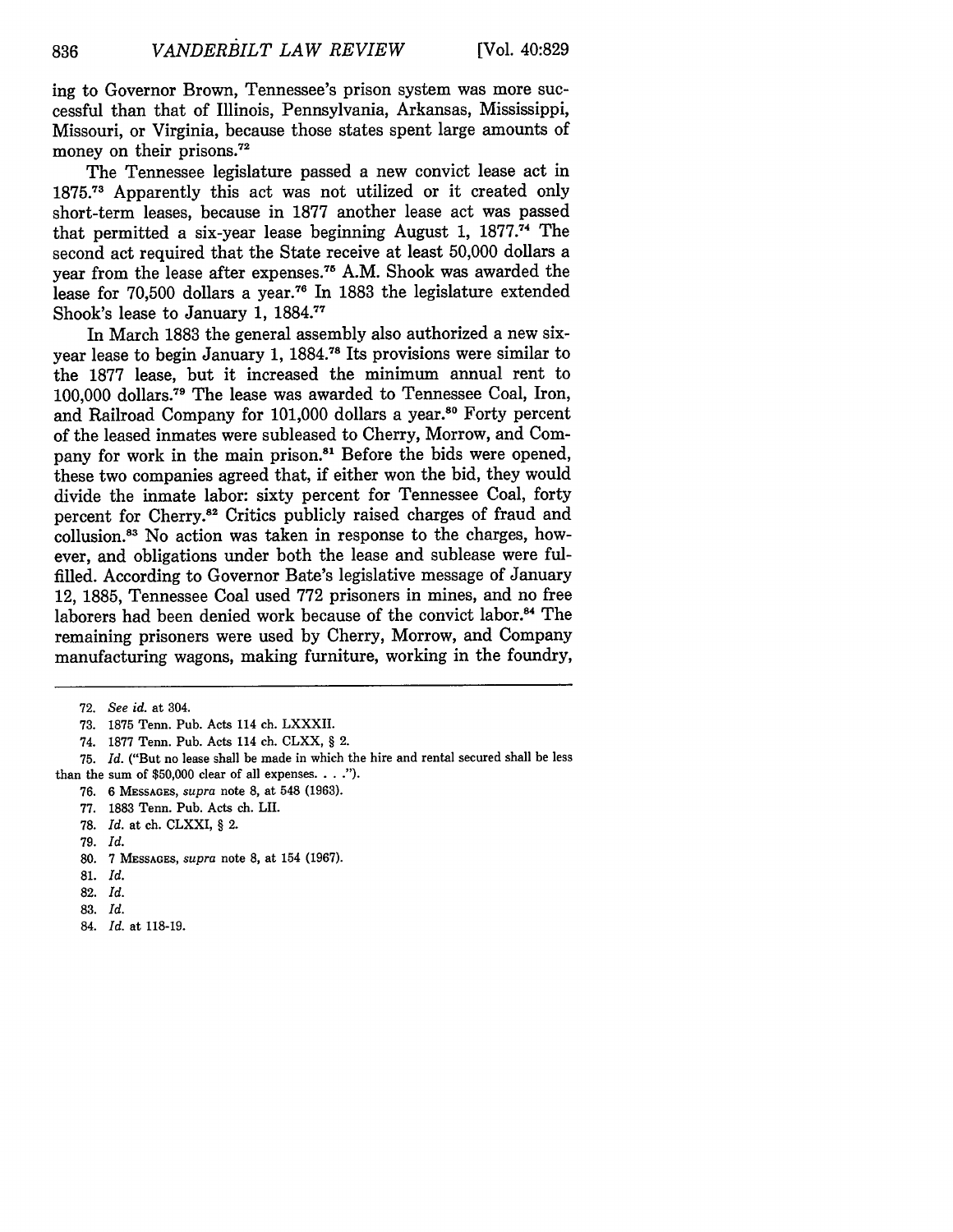and raising vegetables for the main prison.<sup>85</sup>

Despite the continued use of the lease system, it was not without opposition. Prison reformers and free laborers opposed it. During the 1870s and 1880s the legislature conducted a number of investigations concerning the system, which often resulted in majority reports finding the prisons satisfactory and minority reports condemning prison conditions and the lease system.<sup>86</sup> Governor Porter, in his message to the legislature of January 1, 1877, flatly stated, "[t]he present system of employing convict labor is wrong; but I am not certain that the general sentiment of the people of Tennessee is not in favor of it."<sup>87</sup> He also complained of the large number of escapes due to the subleasing of convicts to farmers and railroads.<sup>88</sup> Governor Bate also opposed the system, but felt that economic necessity required its continuance.<sup>89</sup> Nevertheless, in 1887 Governor Taylor argued that the lease system should be abolished.<sup>90</sup>

By 1889, however, Governor Taylor, recognizing that failure to authorize a new lease would require tripling the prison's capacity,<sup>91</sup> reluctantly recommended continuing to lease the prison "in order to give fair and intelligent consideration to what to do with [the prisoners] and with the prison."92

The legislature therefore passed a new lease act similar to the prior acts.9 A prisoner challenged the act in *State* ex rel. *Warren v. Jack,4* alleging that he was detained illegally in a branch prison. The lower court held that the branch prison was illegal because it was not under the control of prison authorities.<sup>95</sup> The Tennessee Supreme Court reversed the lower court's judgment on the basis of Chapter 204 of the Public Acts of 1889, which established the leasing system.<sup>96</sup> That Act authorized branch prisons and imposed the duty of control, management, and custody of the convicts on state

- 89. 7 **MESSAGES,** *supra* note 8, at 66 (1967). Bate served as governor from 1883-87.
- 90. *Id.* at 248.
- 91. *Id.* at 286.
- 92. *Id.* at 287.
- 93. 1889 Tenn. Pub. Acts ch. 204.
- 94. 90 Tenn. 614 (1891).

95. Hutson, *The Overthrow of the Convict Lease System in Tennessee,* 8 E. **TENN.** HisT. Soc's PUBLICATIONS 82, 85 (1936), *citing* 1893 **TENN.** S. J., *supra* note 13, app., *Report of Commissioner of Labor.*

96. *Jack,* 90 Tenn. at 617.

<sup>85.</sup> *Id.*

<sup>86.</sup> *Id.* at 308-09.

<sup>87. 6</sup> **MESSAGES,** *supra* note 8, at 466 (1963).

<sup>88.</sup> *Id.*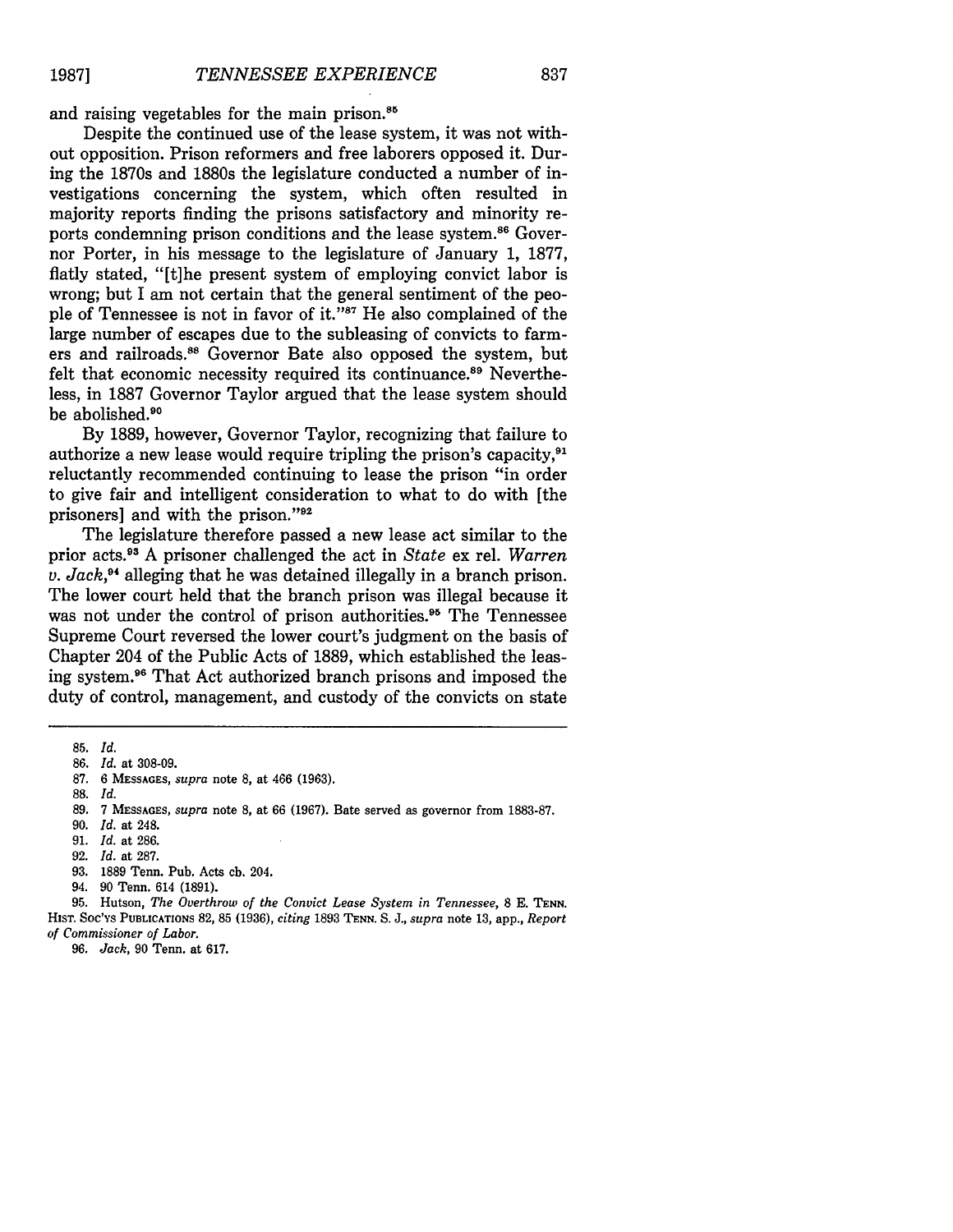officials.<sup>97</sup> Thus, the court held that the plaintiff was not denied his liberty illegally because he remained "in the custody of a Warden, acting under the supervision of the Board of Inspectors."98

**By** this time, resentment of the lease system was mounting, particularly among free laborers. In the fall of **1891** tensions exploded when miners in East Tennessee stormed the branch prisons. 9 Between October **31** and November 2, **1891,** angry miners set free over 400 convicts from the branch prisons.100 The State militia temporarily ended the crisis **by** bringing in more convicts to work the mines.1°1 On August **10, 1892,** however, the free miners at Tracy City torched the convict stockade, took the convicts from the mines, and placed them on a train bound for Nashville.<sup>102</sup> The convicts at the Inman Mine also were sent to the State capitol.103 **A** few days later, miners in Oliver Springs placed more convicts on a train for Knoxville.<sup>104</sup> Although the miners and the State militia engaged in several skirmishes,<sup>105</sup> neither the State nor the lessees wished to terminate the lease.<sup>106</sup> Therefore, the stockades were reconstructed in the fall of **1892** and the convicts returned in the company of the militia.<sup>107</sup> The convicts continued to work in the mines until the lease system was abolished.<sup>108</sup>

In **1892** all four gubernatorial candidates promised to abolish the lease system.<sup>109</sup> The press and the public apparently approved this position.<sup>110</sup> The general assembly in 1893 authorized the construction of a new penitentiary and the use of convict labor **by** the State.<sup>111</sup> Only seven months before the existing lease was to end, however, the new penitentiary was unfinished. Governor Turney told the general assembly that it would be impossible for the State to care for the inmates.<sup>112</sup> Accordingly, he recommended a compro-

- **98.** *See Jack,* **90** Tenn. at **617,** *quoting* **1889** Tenn. Pub. Acts, ch. 204, § **10..**
- **99.** Hutson, *supra* note **95,** at **87.**
- **100.** *Id.* at **87-88.**
- **101.** *Id.* at **90-91.**
- 102. *Id.* at **92.**
- **103.** *Id.*

838

- 104. *Id.* at 94.
- **105.** *Id.* at **94-97.**
- **106.** *Id.* at **98.**
- **107.** *Id.*
- **108.** *Id.*
- 109. *Id.* at 100.
- 110. *Id.*
- 111. 1893 Tenn. Pub. Acts ch. 78.
- 112. 7 **MESSAGES,** *supra* note **8,** at 569-70 **(1967).**

**<sup>97. 1889</sup>** Tenn. Pub. Acts ch. 204.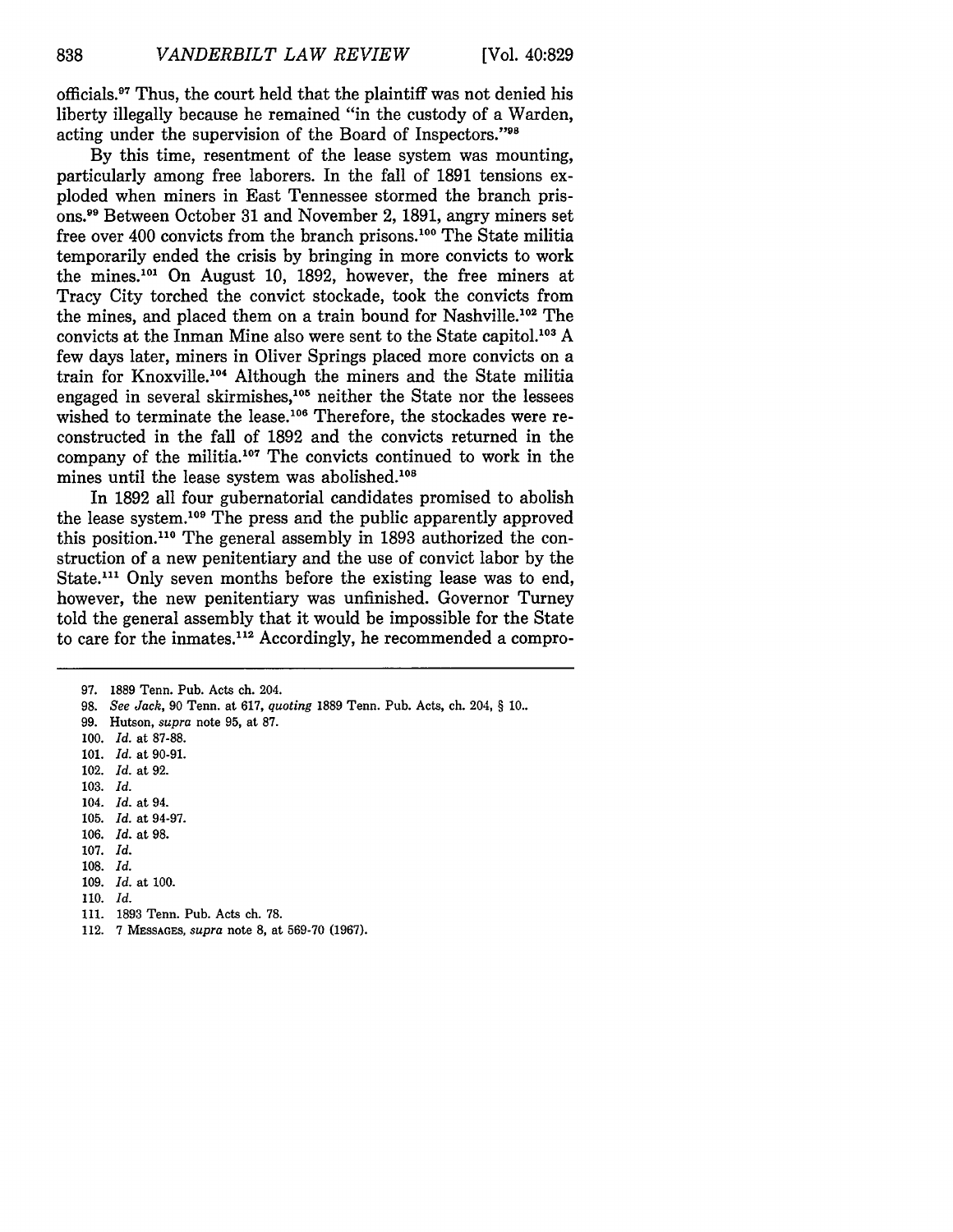mise with the lessees under which the convicts would build parts of the new penitentiary but the lessees would receive credit for that labor.113 Thus the lessees would be able to reduce their debt to the State while the State was not forced to care for the convicts before the penitentiary was completed.<sup>114</sup> In apparent response to the Governor's remarks, the general assembly permitted the prison officials to lease "such of the convicts as cannot be used in the mines of the State or its farm, or in the construction of such parts of the walls, buildings or appurtenances of the new penitentiary as may not be let under contract."<sup>115</sup>

The shift from the former system of leasing out convicts was completed in 1897 when the legislature authorized the leasing of convicts not otherwise employed to persons or firms who would operate a manufacturing or other business within the State penitentiary.<sup>116</sup> The massive leasing of convicts for work outside the penitentiary ended. A return to the old leasing system, said Governor Turney, would be "cruel in the extreme."<sup>117</sup> He asserted additionally that "[t]he State really made no money, but rather lost, by leasing convicts on account of riots, outbreaks, and invasions."<sup>118</sup> Nonetheless, the State continued trying to make the prison profitable. When the leasing of convicts to manufacturers within the prison eventually became less profitable than using convict labor in the State-owned coal mines, Governor Cox recommended, in 1907, that prison officials engage more convicts in mining.<sup>119</sup> Thus, the early years of the twentieth century witnessed the end of the convicting leasing system in Tennessee.

Today, Tennessee law requires that inmates "be kept at labor when in sufficient health."<sup>120</sup> Convicts are to work within the prison, except as otherwise provided in the Tennessee Code.<sup>121</sup> Work outside the prison is permitted only "in connection with the duties and functions of the various departments, commissions and divisions of state, municipal and county governments, and upon property owned or leased to the state of Tennessee or its political

115. 1895 Tenn. Pub. Acts ch. 7, § 19.

- **117.** 7 **MESSAGES,** *supra* note **8,** at **600 (1967).**
- **118.** *Id.*
- **119. 8 MESSAGES,** *supra* note **8,** at **371-72 (1972).**
- 120. **TENN. CODE ANN.** § 41-21-207(a) **(1982).**
- 121. *Id. §* 41-21-208(a).

<sup>113.</sup> *Id.* at 570. The nature of the itigation mentioned in the Governor's remarks is unknown to the authors.

<sup>114.</sup> *Id.* at 570.

<sup>116. 1897</sup> Tenn. Pub. Acts ch. 39.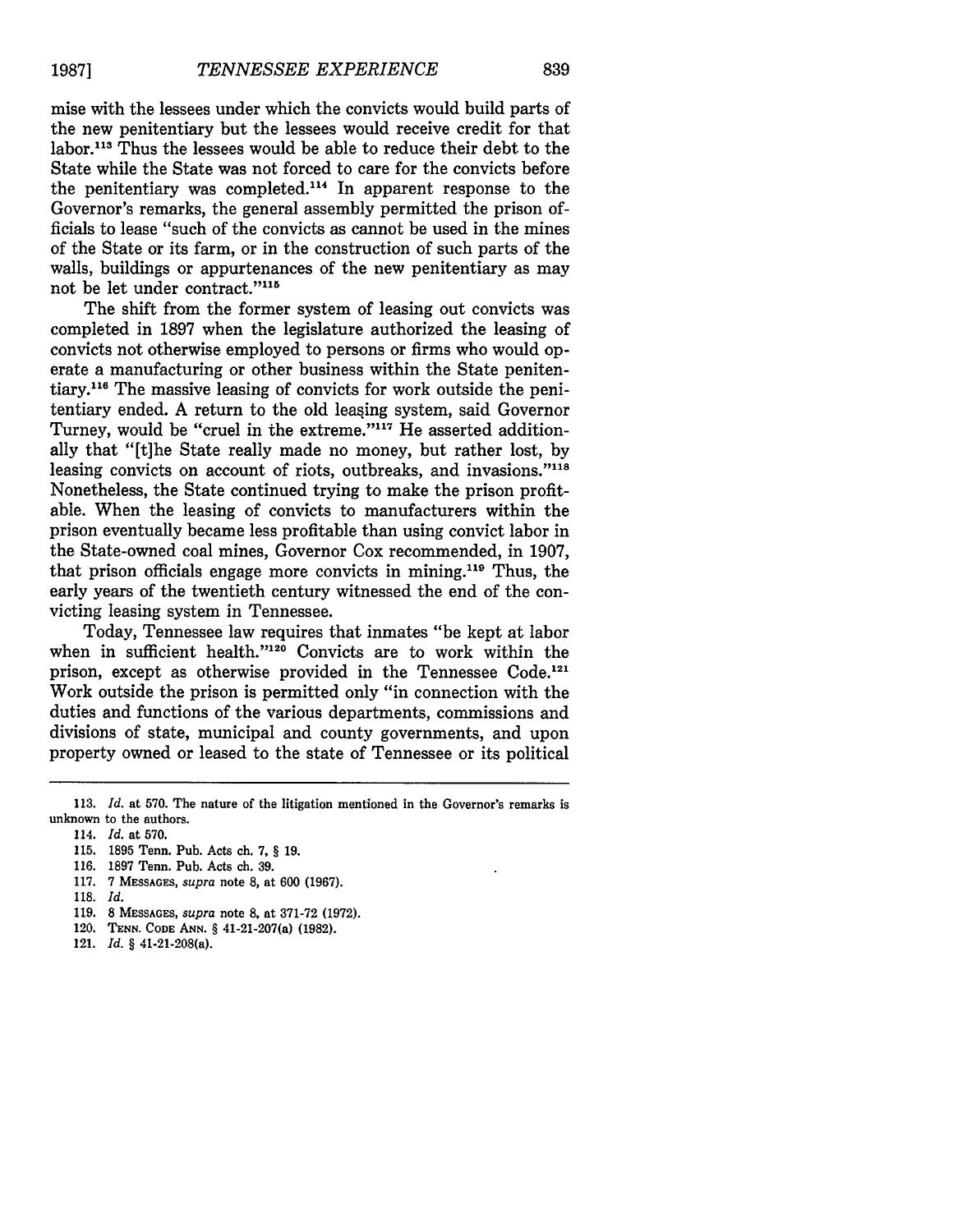subdivisions."<sup>122</sup>

Tennessee's present experiment in privatization stems from the State's apparent inability to operate the prison effectively. By 1978 a state court in *Trigg v. Blanton* found Tennessee's prison system to violate article I, section 32 of the Tennessee Constitution and the eighth amendment to the United States Constitution.'<sup>23</sup> Chancellor Ben H. Cantrell based his findings on a number of disturbing conditions including frequent violent attacks among inmates; overcrowded, dilapidated, and outmoded facilities; inadequate plumbing, heating, lighting, and ventilation; and inadequate medical and mental health care.<sup>124</sup> The chancellor held that the inmates have a right not to be incarcerated where conditions threaten their health and well-being and cause physical, mental, or social deterioration.<sup>125</sup>

During the same period a number of prisoners had filed *pro se* civil rights lawsuits in federal court challenging the constitutionality of conditions in Tennessee prisons.<sup>126</sup> Until 1981, the federal courts in Tennessee abstained from exercising jurisdiction in deference to the pending state court action. In light of the Sixth Circuit's decision in *Hanna v. Toner,127* however, the United States District Court for the Middle District of Tennessee appointed counsel in the consolidated case *Grubbs v. Bradley* and determined to proceed despite the pending state action.<sup>128</sup> As a result, the Tennessee Supreme Court ordered abstention in *Trigg* pending the federal court's resolution of the *Grubbs* case.<sup>129</sup> The Tennessee

- 128. *Grubbs,* 552 F. Supp. at 1056-57.
- 129. *Id.* at 1057. The *Grubbs* court stated that

Unfortunately, there has been no state court decision. On July 2, 1981, the Supreme Court of Tennessee, in a decision that so far as this court is aware is wholly unprecedented in the annals of our federal system, ordered abstention by the state courts pending federal resolution of the present case. Without considering whether such action may have amounted to an abdication of the duties assigned to state courts by the Constitution and laws of Tennessee, the effect of the decision is clear: The task of resolving the serious and politically sensitive constitutional claims raised by inmates incarcerated by the State of Tennessee has been passed to the federal courts.

<sup>122.</sup> *Id. §* 41-21-208(b)(1).

<sup>123.</sup> *See* Grubbs v. Bradley, 552 F. Supp. 1052 (M.D. Tenn. 1982), *citing* Trigg v. Blanton, No. A-6047 (Davidson County **Ch.** Aug. 23, 1978), *retired on grounds of state abstention sub nom.* Trigg v. Alexander, No. 81-2-I (Tenn. July 2, 1981).

<sup>124.</sup> Trigg v. Blanton, No. A-6047, slip op. at 31, 43-44 (Davidson County **Ch.** Aug. 23, 1978).

<sup>125.</sup> *Id.*

<sup>126.</sup> *Grubbs,* 552 F. Supp. at 1055.

<sup>127. 630</sup> F.2d 442 (6th Cir. 1980).

Id.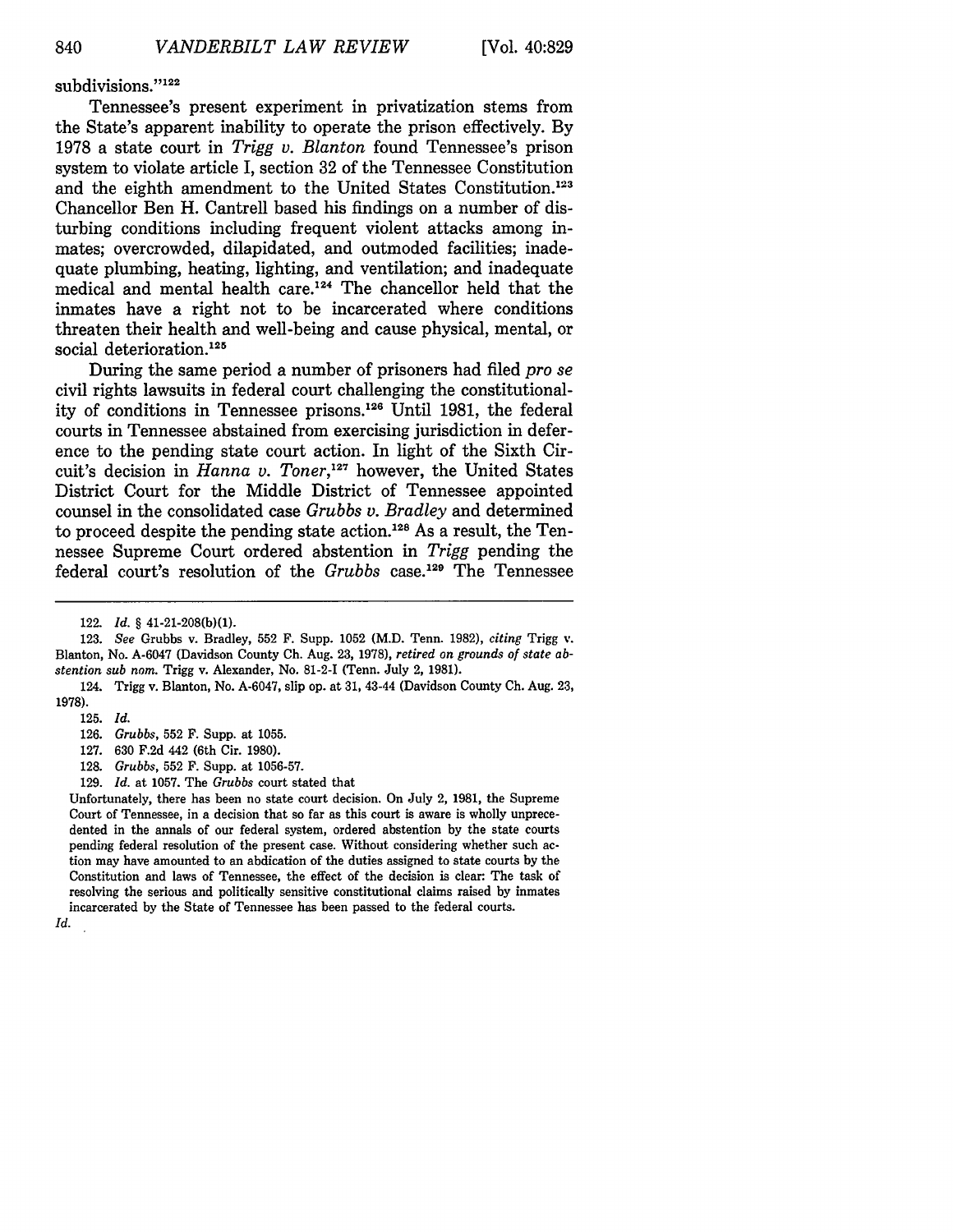court believed that two such lawsuits would be against the public interest and cause duplication of effort.<sup>130</sup>

After a trial in November and December 1981, which resulted in over 20,000 pages of evidentiary material, the federal district court concluded in August 1982 that certain conditions and practices in Tennessee prisons constituted cruel and unusual punishment in violation of the eighth and fourteenth amendments to the United States Constitution and article I, sections 16 and 32 of the Tennessee Constitution.13' Specifically, the following conditions and practices were held unconstitutional: (1) "double celling" of inmates in certain facilities; (2) confinement for more than one week in a cell without hot water; (3) confinement in cell buildings unfit for human habitation; (4) failure to maintain sanitary conditions for food storage, preparation, and service; (5) failure to protect inmates adequately from violent attack; (6) failure to provide minimally adequate medical care; and (7) confinement for over one week without physical exercise.<sup>132</sup> The State did not appeal the court's decision. The court selected a special master to oversee the State's program to correct these problems. Over the next three years the State submitted and implemented plans addressing all of the prisons' inadequacies.

In spite of the State's efforts, certain problems, particularly overcrowding and the resulting violence, refused to disappear. An April 1984 court order threatened to release immediately 3000 inmates if an agreement to reduce violence could not be reached.<sup>133</sup> In June 1985 the court ordered that the prison population be reduced to 7019 by December 31, 1985.<sup>134</sup> On July 1, 1985, the Tennessee correctional system was rocked by inmate riots and disturbances in several facilities. The catalyst for the riots probably was a "striped prison uniform law."<sup>135</sup> The disturbances brought Tennessee's prison problems to the public's attention in a way few courts could.

On September 12, 1985, Nashville-based Corrections Corporation of American (CCA) made a dramatic offer to lease Tennessee's

131. *Id.* at 1057, 1131-32.

132. *Id.* at 1131-32.

<sup>130.</sup> *See id.; see also* Trigg v. Alexander, No. 81-2-1 (Tenn. July 2, 1981) (order retiring *Trigg v. Blanton* on grounds of state abstention).

<sup>133.</sup> Grubbs v. Bradley, No. 274 (M.D. Tenn. Apr. 6, 1984) (Morton, J.) (case no. **80-** 3404-Higgins-on appeal).

<sup>134.</sup> Grubbs v. Bradley, No. 329 (M.D. Tenn. June 27, 1985) (Higgins, J.).

<sup>135. 1984</sup> Tenn. Pub. Acts ch. 982 (codified as **TENN. CODE ANN.** § 41-21-234 (Supp. 1986)).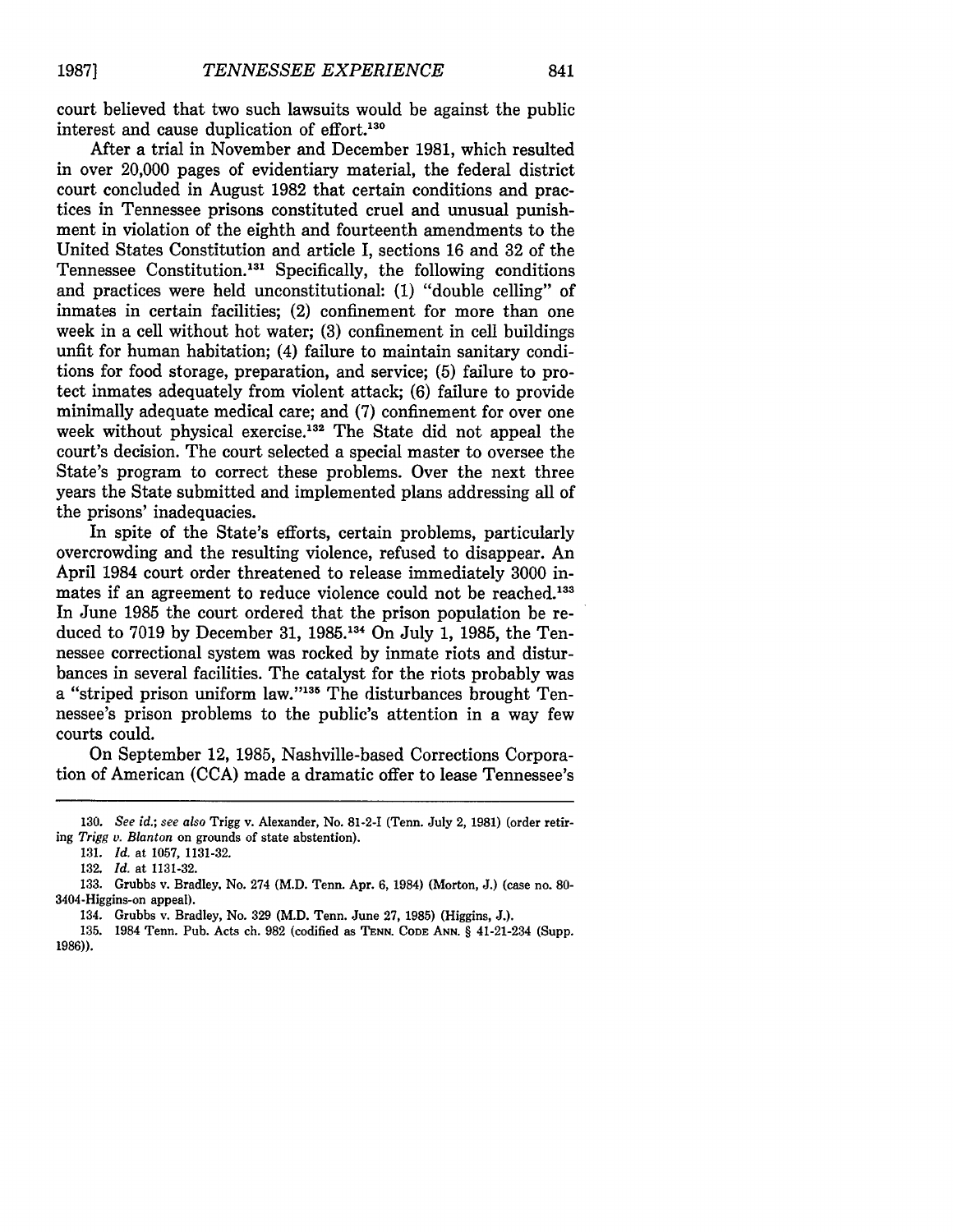prison system.<sup>136</sup> CCA promised to pay the State fifty million dollars immediately and another fifty million dollars over the next twenty years.<sup>137</sup> Additionally, the company indicated that it would spend one hundred fifty million dollars to build two maximum security institutions and renovate other facilities.<sup>138</sup> In return CCA sought a ninety-nine year lease of the facilities of an annual amount, not to exceed one hundred seventy-five million dollars the first year, to operate the system. $139$ 

During the fall of 1985 Tennessee's prison problems mounted. Unable to meet inmate population reduction targets, the system was operating far beyond its capacity. On October 25, 1985, Federal Judge Thomas A. Higgins ordered that no new convicts be admitted into the prison system's reception centers until the inmate population was reduced to the system's total designated capacity.140

Reacting to the State's difficulty in solving the prison problems, Governor Lamar Alexander called a special session of the general assembly to address the problems of the prison system.<sup>141</sup> Subjects to be addressed included criminal sentencing, parole, correctional facilities, and budgets. In addition, Governor Alexander specifically requested the legislature to consider the alternative of privatizing the prisons. $142$ 

CCA's September 1985 proposal to privatize the prisons raised as many questions as it purported to answer. In response to a number of questions about the legality of privatization, the Attorney General of Tennessee wrote several letters and one formal opinion. The Attorney General concluded that the State could not transfer to a private entity its sovereign powers over the prisoners, nor could it contract away its authority.<sup>143</sup> Traditionally, detention has been considered an exclusive prerogative of the state.<sup>144</sup> The sovereign powers delegated by the people are trusts that must be exer-

141. Governor's Proclamation of Oct. 31, 1985 (on file with Authors).

**<sup>136.</sup>** *CCA Offers \$250 Million for Prisons,* Nashville Banner, Sept. 12, **1985,** at 1, **col.** 1; *Correction Corp. Seeks Lease to Run Tennessee's Prisons,* Wall St. J., Sept. 13, 1985, at 45, col. 3.

<sup>137.</sup> *See* sources cited *supra* note 137.

<sup>138.</sup> *Id.*

<sup>139.</sup> *Id.*

<sup>140.</sup> Grubbs v. Bradley, No. 359 (M.D. Tenn. Oct. 25, 1985) (Higgins, J.).

<sup>142.</sup> *Id.*

<sup>143.</sup> Op. Tenn. Att'y Gen. No. 85-286 (1985); *see also* Letter from the Office of the Tennessee Attorney General to the Governor and Speakers of the Houses of the Tennessee General Assembly (Oct. **18, 1985)** [hereinafter Letter] (on file with Authors).

<sup>144.</sup> Medina v. O'Neill, **589 F.** Supp. **1028 (S.D.** Tex. 1984).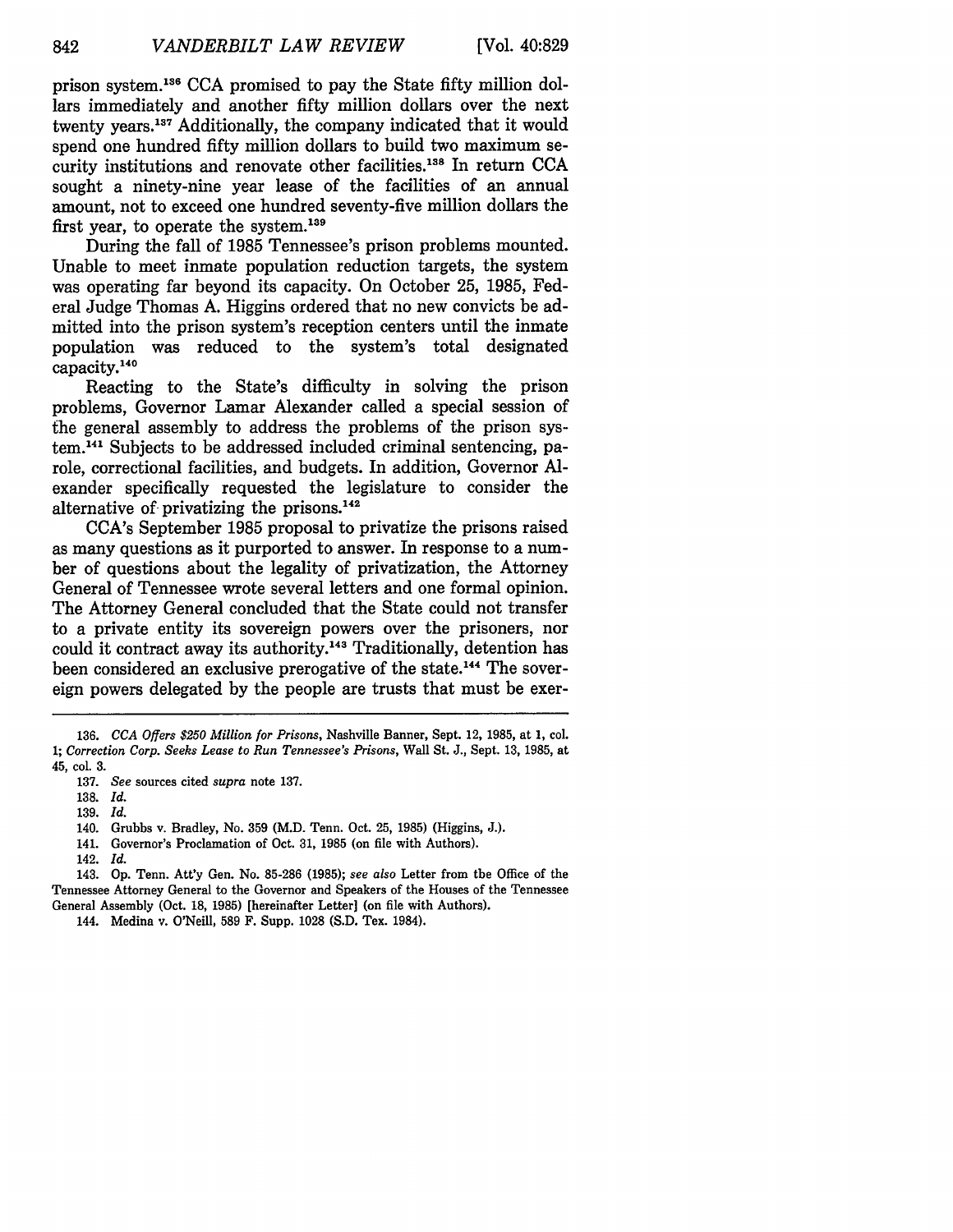cised personally by government officials. "[T]he idea of a transfer or delegation thereof, being in direct opposition to the design and ends of their creation."<sup>145</sup> Similarly, one Tennessee court has stated that "[n]o governmental entity can by contract deprive itself of inherent powers necessary to the performance of its functions or of power or duty imposed upon it by prior express statutory or constitutional provision."<sup>146</sup>

The Attorney General of Tennessee stated that allowing divestments of the State's sovereign power would permit "a renunciation of power to legislate for the preservation of society or to secure the performance of essential governmental duties."<sup>147</sup> The Attorney General viewed *State* ex rel. *Warren v. Jack14 <sup>8</sup>*as buttressing its conclusions. Under the act in question in *Jack,* the State retained the control, management, and custody of the convicts. The court held that the inmate was not illegally confined "[s]o long as he remains in the custody of a Warden, acting under the supervision of the Board of Inspectors."<sup>149</sup> The Attorney General did note that it might be permissible to delegate something less than "control and custody," which was defined as "the authority to promulgate the rules and regulations under which the prisoners will be governed, the determination as to when discipline is appropriate and the ability to ensure that non-state personnel are implementing the directives of the State."<sup>150</sup> The Attorney General concluded that "control and custody" did not require the State to administer and operate directly the daily operations of the prison.<sup>151</sup>

The Attorney General also reached the following conclusions: (1) Present law permitted the state to contract with a private contractor to build a prison, but legislative action probably was necessary to permit a private firm to operate one or more correctional facilities; (2) the general assembly could require by statute that certain provisions be included in the contract; (3) the State could not avoid continued civil rights litigation merely by privatizing one or more facilities; (4) a bankruptcy of the private contractor could

- 150. **Op.** Tenn. Att'y Gen., *supra* note 143, at 20.
- 151. *Id.* at 9.

<sup>145.</sup> State **v.** Armstrong, **35** Tenn. 634, 656 **(1856).**

<sup>146.</sup> Batson v. Pleasant View Util. Dist., 592 S.W.2d 578, 581 (Tenn. Ct. App. 1979); Davis v. Beeler, 185 Tenn. 638, 207 S.W.2d 343 (1947), *appeal dismissed* 333 U.S. 859 (1948).

<sup>147.</sup> Contributors to the Pa. Hosp. v. City of Philadelphia, 245 U.S. 20, 23 (1917).

<sup>148. 90</sup> Tenn. 614 (1891).

<sup>149.</sup> *Id.* at 617.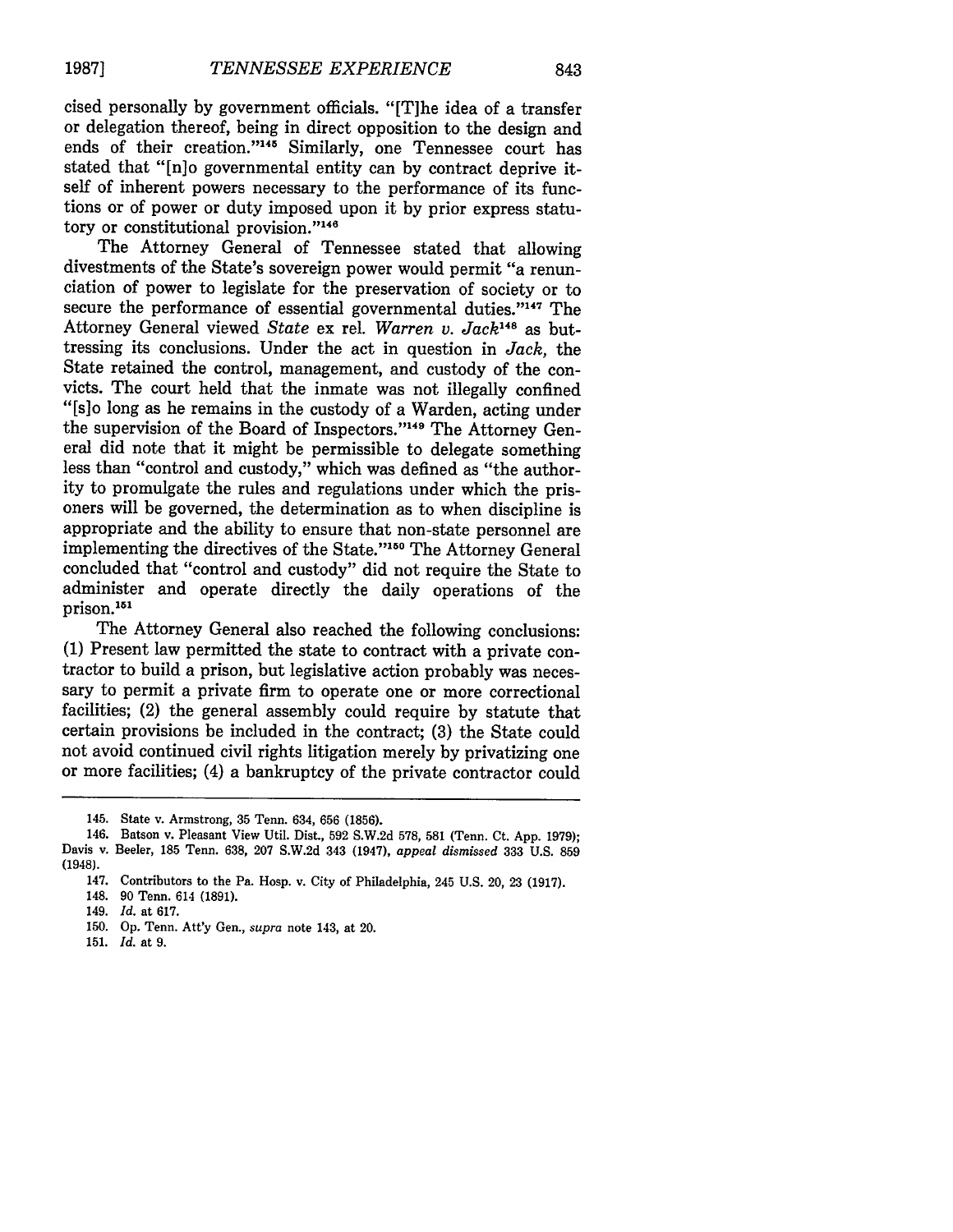impair the State's ability to control the facility; (5) the contractor's guards probably would have the right to strike; and (6) the State might have problems resuming operation of a facility if the private operator ceased performance of the contract.'52

The general assembly did not enact any legislation regarding privatization during the 1985 special session on prisons. In the 1986 regular session of the general assembly, Senate Bill No. 1684, sponsored by Senator Longley and others was introduced in the senate, and its companion bill, House Bill No. 1334, sponsored by Representative Tanner and others, was introduced in the house.<sup>153</sup> As introduced originally, the Bill authorized the Governor to enter into contracts with private prison contractors for the construction and operation of a new 500 bed maximum or medium security correctional facility and an existing regional correctional facility.<sup>154</sup> The contract could not exceed fifty years, and the Code provisions requiring approval and supervision of the construction, renovation, or lease by the State Building Commission would not apply.<sup>155</sup> The Commissioner of Corrections would monitor the contract and retain authority, among other things, to approve procedures for calculating inmate release and parole eligibility dates, approve recommendations regarding good time credits, and approve all furloughs and work releases.<sup>156</sup> The Bill also required that the contractor not benefit financially from the labor of inmates.<sup>157</sup>

The Bill was the subject of intense lobbying by CCA. Although the Bill passed the house committees without much problem, it almost failed in the senate State and Local Government Committee. On March 11, 1986, by a vote of five to four the committee tabled the Bill.<sup>158</sup> Several weeks later, after the Bill's sponsors had agreed to an amendment that placed more restrictions on the private lessee, one senator changed his position, enabling the Bill to be voted out of committee.

The senate adopted the amendment that effectively rewrote the Bill.<sup>159</sup> After lengthy debate, the senate passed the amended

**<sup>152.</sup>** *Id.; see also* Letter, *supra* note 143.

**<sup>153. 1986</sup> TENN.** *S.* J., *supra* note 13, at 1804; 1986 **TENN.** H. J., *supra* note 9, at 2069. 154. **TENN.** S. RES. 1684, 94th Gen. Assembly, 2d Sess. (1986); **TENN.** H. RES. 1334, 94th Gen. Assembly, 2d Sess. § 2 (1986).

<sup>155.</sup> **TENN.** S. RES. 1684, *supra* note 154; **TENN.** H. RES. 1334, *supra* note 154, § **3. 156. TENN.** H. REs. 1334, *supra* note 154, § **5.**

**<sup>157.</sup>** *Id. § 6.*

**<sup>158.</sup>** Now codified as **TENN. CODE ANN.** §§ 41-24-101 to 41-24-115 (Supp. 1986).

**<sup>159. 1986</sup> TENN.** S. J., *supra* note **13,** at **2957** (adopting the amendment).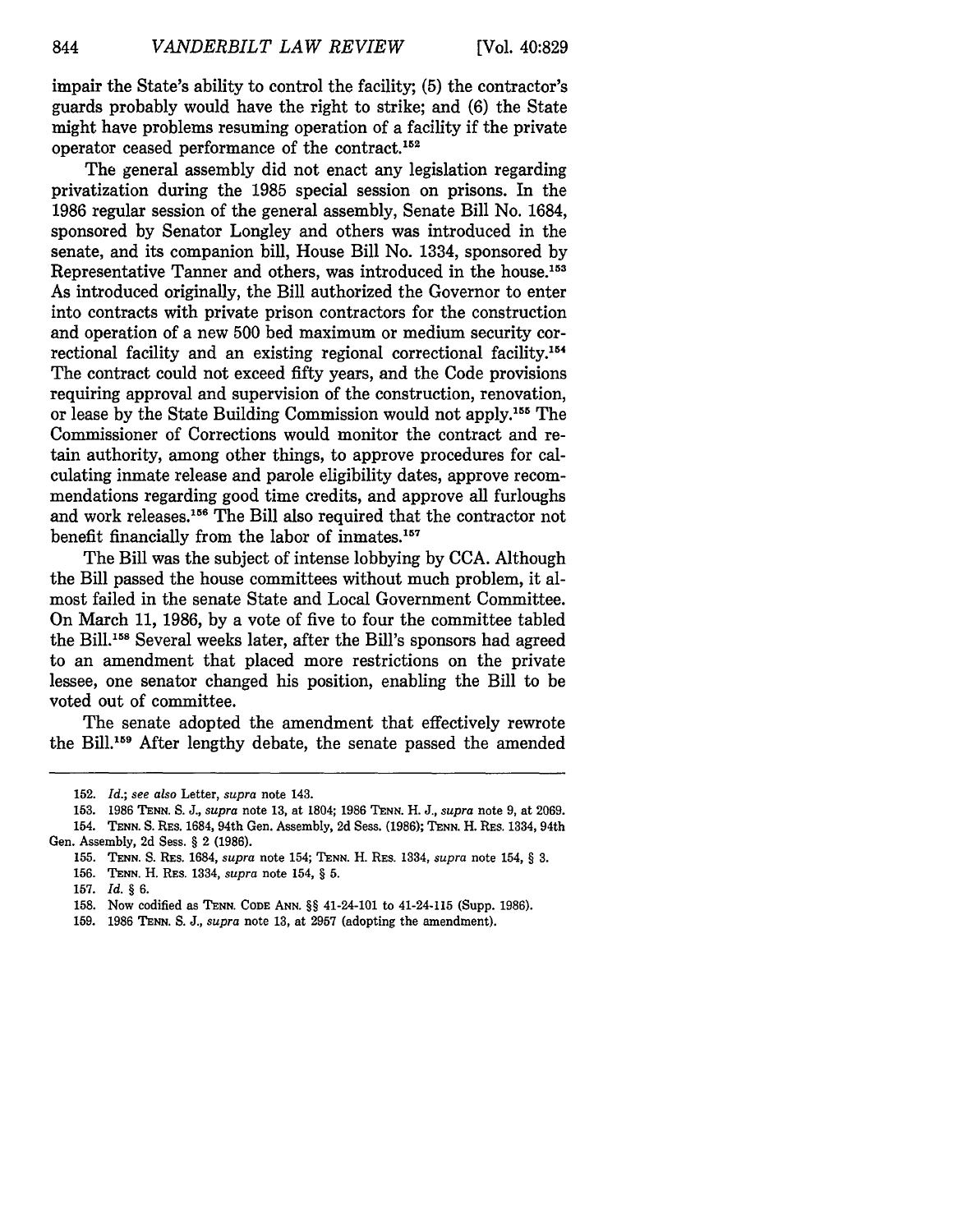Bill on April 11, 1986.<sup>160</sup> The house passed an identical Bill on April 17, 1986.<sup>161</sup> Governor Alexander signed the legislation on May 1, 1986, and the Bill became Public Chapter **932.16**

The preamble of the Private Prison Contracting Act of 1986 makes clear the experimental nature of the Act:

[The Act authorized] the Executive to contract with private concerns on a limited basis to afford an opportunity to determine if savings and efficiencies can be effected for the operation of correctional facilities and at the same time assure that the interests of the state's citizens and employees can be fully protected.<sup>163</sup>

Although the Act authorizes contracts for a variety of services, including education, recreation, food services, medical services, transportation, and counseling,<sup>164</sup> contracts for the operation of correctional facilities are limited expressly to a three-year term<sup>165</sup> and to the Carter County Work Camp.<sup>166</sup> Moreover, all contract proposals are subject to an extensive review, comment, and approval process.<sup>167</sup>

In addition to limits on the scope of privatization, the Act also imposes several requirements on all contract proposals. For instance, the proposer's annual cost, defined as the proposed offer plus the estimated cost of monitoring the contract, must be at least five percent less than the estimated annual cost to the State of providing contracted-for services.<sup>168</sup> The level and quality of the proposed services must be at least equal to those provided by the State.<sup>169</sup> Additionally, the proposal must provide an adequate plan of insurance, whose adequacy will be determined by an independent risk management or actuarial firm.<sup>170</sup>

Apparently in response to the Attorney General's concern that the State retain control over the prisoners, $171$  the Act expressly provides that the contractor can not be given the following responsibilities: (1) developing and implementing procedures for calculating inmate release and parole eligibility dates; (2) developing and

- 166. *Id. §* 41-24-103(c).
- 167. *Id. §* 41-24-104(a).
- 168. *Id. §* 41-24-104(c).
- 169. *Id. §* 41-24-104(c)(2).
- 170. *Id. §* 41-24-107(a)(2).
- 171. **Op.** Tenn. Att'y Gen., *supra* note 145.

<sup>160.</sup> *Id.* (passing the bill as amended).

<sup>161. 1986</sup> **TENN.** H. J., *supra* note 9, at 1373.

<sup>162.</sup> Now codified at **TENN. CODE ANN.** *§§* 41-24-101 to 41-24-115 (Supp. 1986).

<sup>163. 1986</sup> Tenn. Pub. Acts ch. 932.

<sup>164.</sup> **TENN. CODE ANN.** § 41-24-103(b) (Supp. 1986).

<sup>165.</sup> *Id. §* 41-24-105(a).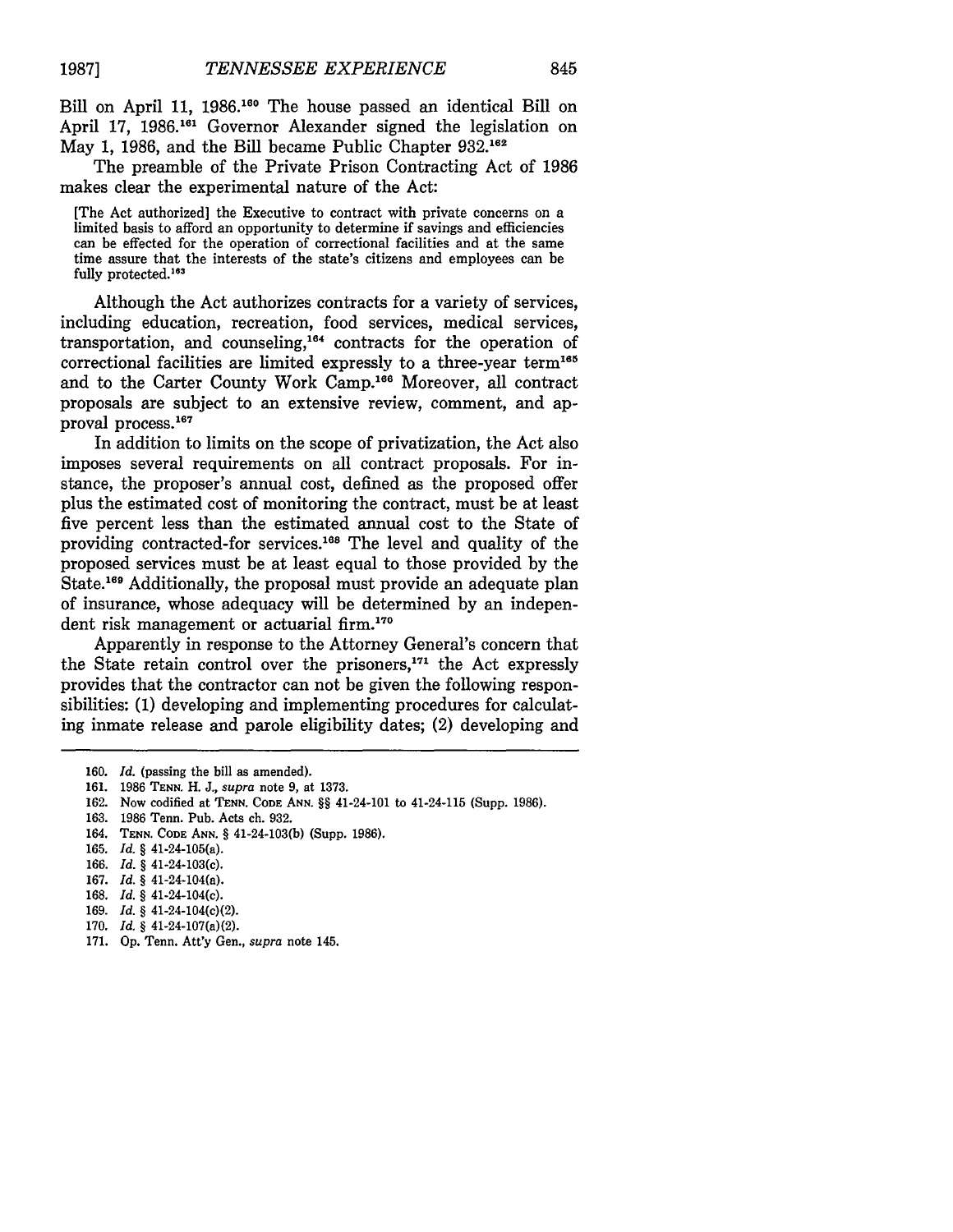implementing procedures for calculating and awarding sentence credits; (3) approving inmates for furlough and work release; (4) approving the type of work inmates may perform and the wages or sentence credits that may be given to inmates engaging in such work; and (5) granting, denying, or revoking sentence credits; placing an inmate under less restrictive custody or more restrictive custody; or taking any disciplinary actions.<sup>172</sup>

Soon after the Act's passage, the Department of Correction formed an interdepartmental working group to issue a Request for Proposals (RFP).<sup>173</sup> The working group issued the RFP on October 1, 1986, but only one company made a proposal, which was rejected on November 17, 1986.

Despite its attempts to address the legal concerns outlined by the Attorney General's Office, the Act already has been challenged in the courts. Two lawsuits, one by Local 2173 of the American Federation of State, County, and Municipal Employees and three Department of Correction employees and the other by five inmates in the Tennessee State Prison, were filed to challenge the constitutionality of the Act on a number of grounds.<sup>174</sup> Davidson County Chancellor Robert Brandt, however, dismissed the complaints on November 24, 1986, holding that the plaintiffs' lacked standing and that there was no justiciable controversy under the Declaratory Judgment Act.<sup>175</sup>

#### OBSERVATIONS **AND** CONCLUSIONS

The present privatization initiative in Tennessee is neither identical to, nor wholly unlike, the past practice of convict leasing. Certainly, today's version of privatization does not seek to make convicts pay for their keep or to profit from the convicts' labor. On the other hand, the movements share the goal of reducing the cost of incarceration. The chief difference between the two movements is not so much the motivation as it is today's recognition that the State should bear the burden of funding the prison system. Today privatization is seen as a possible method of reducing that burden,

<sup>172.</sup> **TENN. CODE ANN.** § 41-24-110 (Supp. 1986).

**<sup>173.</sup>** A "Request for Proposals" is a statement **by** the agency listing the requirements for a bid.

<sup>174.</sup> Local 2173 of the Am. Fed'n of State, County, & Mun. Employees v. Alexander, No. 86-1909 (Davidson County Ch. Aug. 21, 1986); Al-Mahagmin v. Alexander, No. 86-1910 (Davidson County Ch. Aug. 21, 1986).

<sup>175.</sup> *Local 2173* and *Al-Mahagmin* were dismissed by order of Chancellor Brandt on November 24, 1986. Davidson County Ch. Ct. Minute Book 39, page 703.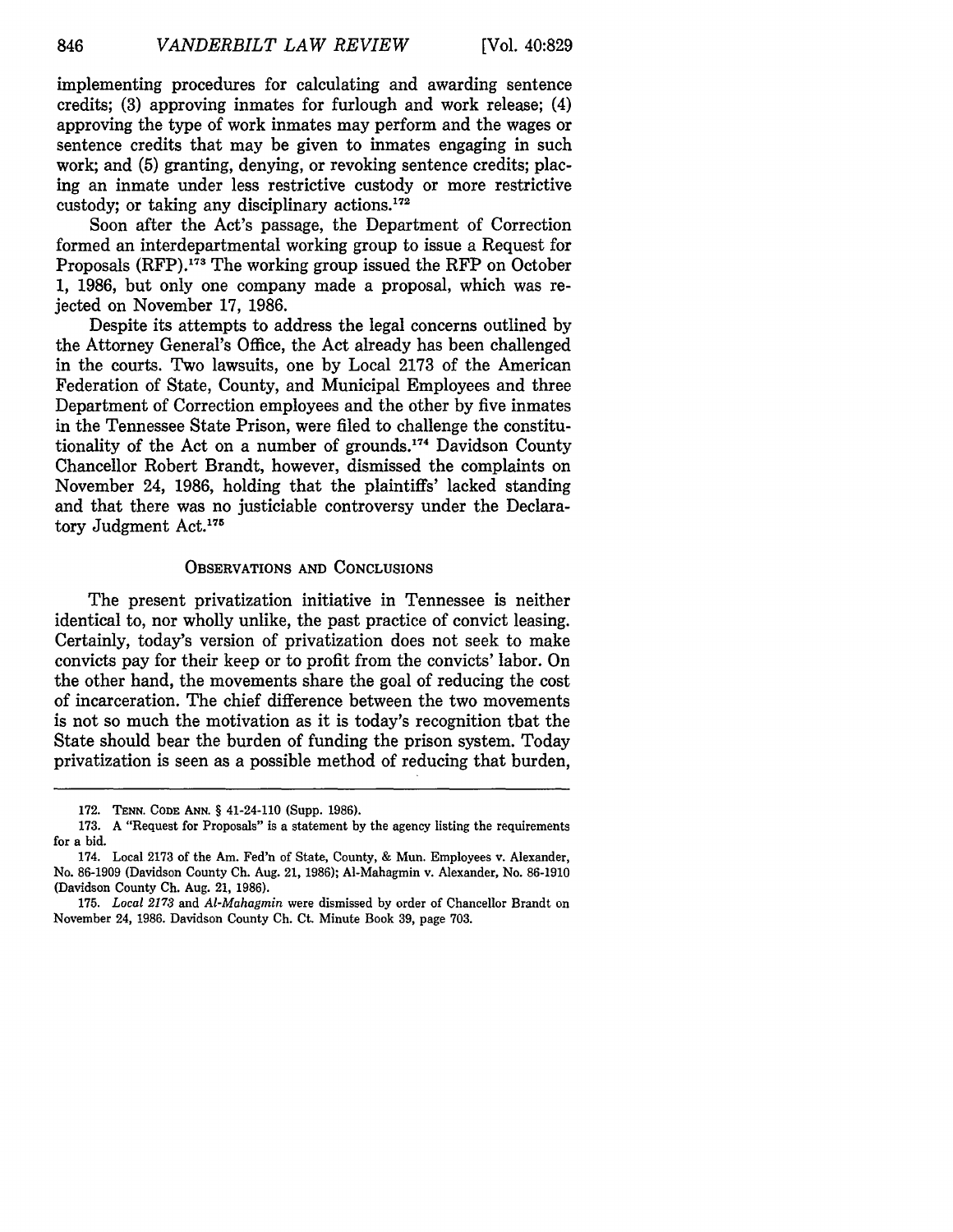not eliminating it.

While reducing costs is probably the most important reason for privatizing correctional facilities, frustration with an overcrowded, ineffective, and inefficient correctional system also has been a powerful motive. Rather than releasing persons who are willing to live within society's laws, Tennessee's prisons, statistically, turn out a large number of persons who will be repeat offenders. Instead of a *"State Mechanic Institute,"* as Andrew Johnson labeled it, the prison system may have become a "State Criminal Institute" that turns out better prepared criminals. This frustration is compounded **by** the fact that Tennessee's prison system is no longer a problem that can be ignored. The federal courts will not permit the State to continue its past practices and have ordered major reforms to bring the prison system within constitutional limits. Facilities must be built or renovated, new educational and vocational programs implemented, and a host of other problems corrected before the federal courts will relinquish oversight.

The survey of past practice in Tennessee teaches a number of lessons. First and foremost, the State must retain custody and control of its inmates. This principle does not forbid contracts with private companies to operate correctional facilities, but it does limit to what extent the State may divest itself of the responsibility for operating a prison facility.

Second, the contract cannot limit the constitutional powers of the State or its officers. For example, the contractor assumes the risk that the Governor will exercise his pardoning power. Indeed, since the State cannot bargain away its police powers, it likely would possess the authority to alter the terms of the contract or abrogate it altogether if the agreement in any way limits those powers.<sup>176</sup>

Third, once an institution is privatized, reversing the process might be quite difficult. In **1889** Governor Taylor told the legislature that discontinuing the lease system would require a significant expansion of the State's prison facilities. He reluctantly recommended a new lease in order to provide time to decide what to do in the future.177 Again, in **1895,** with the new penitentiary not yet completed, Governor Turney was forced to recommend the contin-

**<sup>176.</sup> Op.** Tenn. Att'y Gen., *supra* note 145.

**<sup>177. 7</sup> MESSAGES,** *supra* note **8,** at **286-87 (1967).**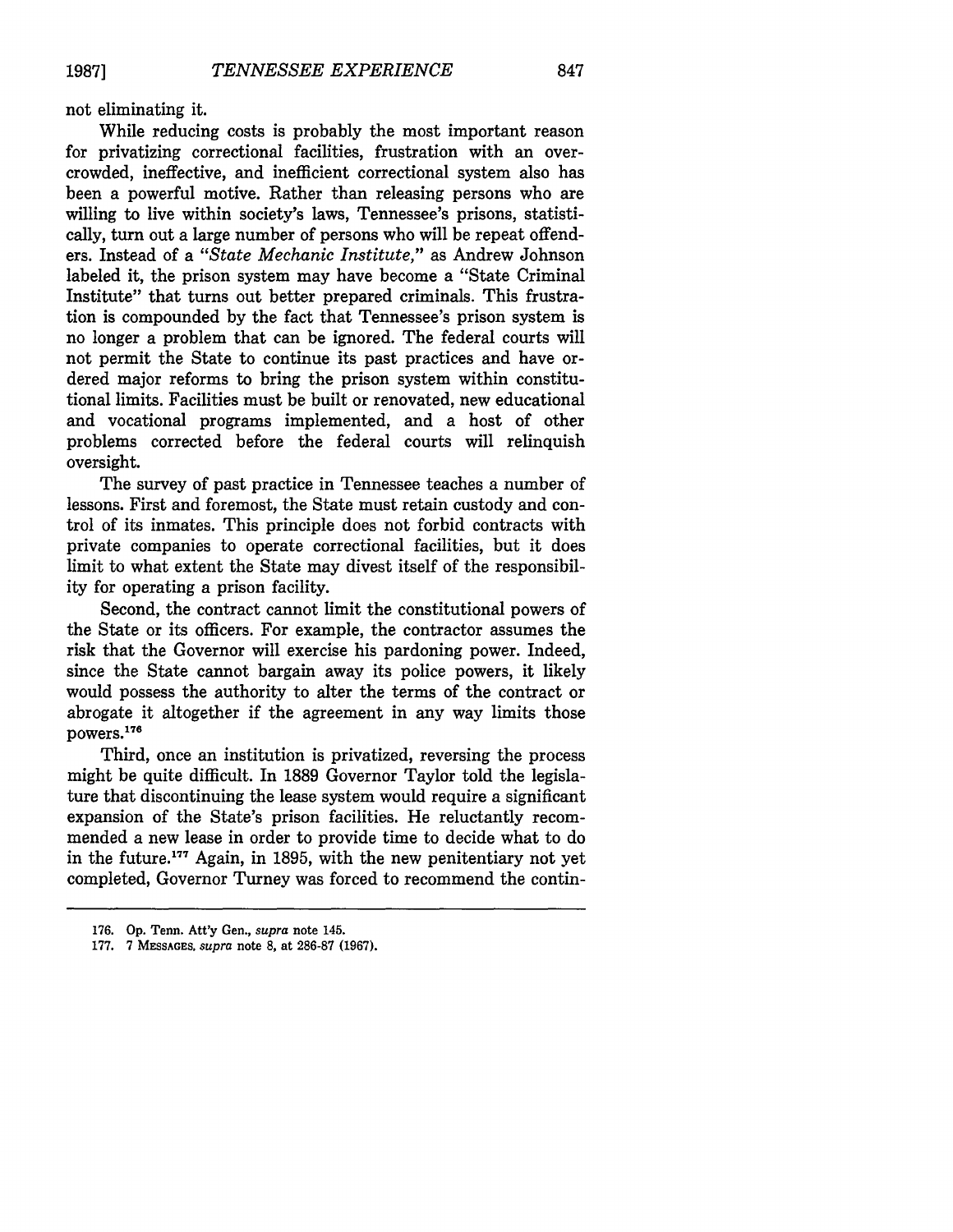uation of leasing.<sup>178</sup> Today, as the Attorney General's Office has indicated the State would face the same problem upon termination of a prison contract.'79

Fourth, litigation arises in the corrections area with regularity. At least five cases regarding convict leases were decided between 1879 and 1896.180 There is no reason to believe, in an even more litigious society, that frequent litigation would not be a continual problem. Indeed, two lawsuits have been filed in Tennessee already and the State has yet to adopt a contract.<sup>181</sup> The State certainly will be involved in any lawsuits arising out of incidents at a privately operated facility, whether the suits relate specifically to the leasing arrangement or address the more common prison issues. Privatization will not lessen the burdens on the State's attorneys or reduce the need for them. Indeed, privatization itself may give rise to extremely complicated lawsuits.

Fifth, concerned State officials must closely and continually scrutinize the prison system if privatization is to work properly. The history of convict leasing shows that State supervision was often inadequate. Even when supervision did occur, State officials frequently allowed lessees to force the prisoners to live and work in unfit and unsafe conditions. The practice of convict leasing is not an aspect of this State's history that can be looked upon with pride. Although the federal courts will not allow that history to be repeated, Tennessee should not rely on the federal government to force the State to operate its prisons within constitutional bounds. The State prison officials have constitutional, statutory, and moral obligations to see that Tennessee's prisons are safe, comfortable, and humane. Strict oversight is the only way to ensure that privately operated facilities meet these obligations.

Privatization of correctional institutions offers possible benefits: reduced costs and better programs for inmates. The costs are

<sup>178.</sup> Id. at 570.

**<sup>179.</sup>** According to the Attorney General's office, "immediate and significant expenses would be incurred when the State reassumed management of the institution. Administrative difficulties would also be present regardless of whether the State's management became a permanent arrangement or another private company was found to manage the facility." Op. Tenn. Att'y Gen., *supra* note 143. Similar problems could occur when a contract expires, but it would be possible to plan ahead for such problems.

<sup>180.</sup> Tennessee v. Ward & Briggs, **56** Tenn. 100 (1871); State *ex rel.* Warren v. Jack, 90 Tenn. 614 (1891); 7 **MESSAGES,** *supra* note 8, at 570 (1967).

<sup>181.</sup> Local 2173 of the Am. Fed'n of State, County, & Mun. Employees v. Alexander, No. 86-1909 (Davidson County **Ch.** Aug. 21, 1986); Al-Managmin v. Alexander, No. 86-1910 (Davidson County **Ch.** Aug. 21, 1986).